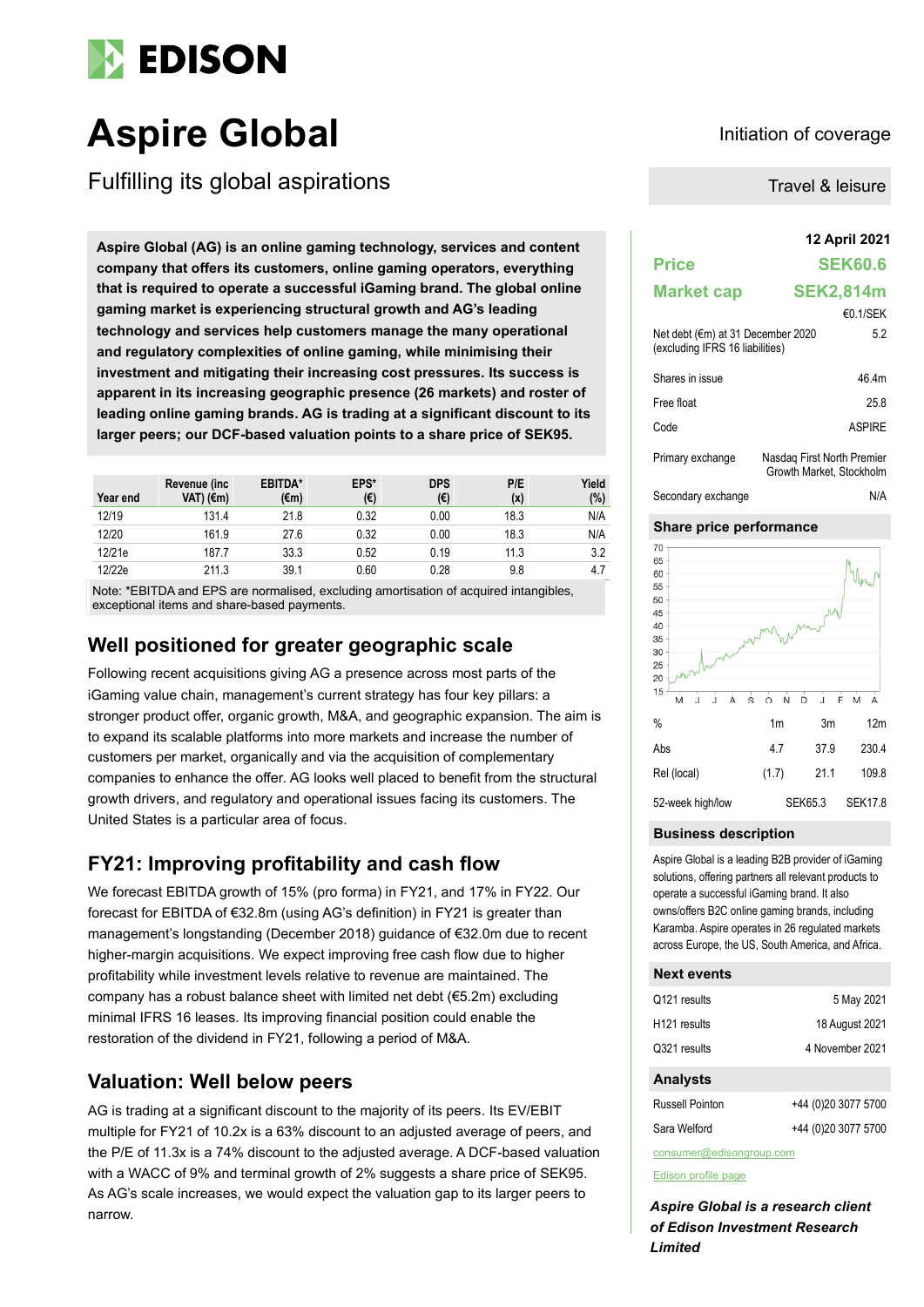

## **Investment summary**

## **Company description: iGaming infrastructure and services**

AG is an online gaming technology, services, and content company with two main reportable business segments. The B2B offering comprises a robust technology platform, managed services, and content (ie games) that provide everything required to launch and operate an iGaming brand. The platform can be offered in isolation or with a wide range of managed services. The B2C offering includes a number of proprietary online gaming brands, which it markets to its own online customers. In March 2021, management announced that it is reviewing the role of the B2C segment within the group structure to determine how to enhance its growth prospects.

AG is exposed to favourable growth trends. First, its customers in the online gaming market are enjoying structural growth due to increasing global wealth and internet/mobile penetration. The geographic markets to which AG currently has some exposure are forecast to grow gross gaming revenue (GGR; ie customer wagers less their winnings) from US\$37.6bn in 2019 to US\$69.1bn by 2025 (source: H2 Gambling Capital). Secondly, the online gaming markets are highly competitive, and each country typically has different regulations, if regulated at all, and they are subject to regular change. These forces combine to make the operation of an online gaming brand challenging, particularly when working across many geographies. The broad long-term trend is for markets to become regulated, which typically leads to higher costs for operators; therefore, the operators seek partners that can help mitigate these cost pressures. AG's full-service platform, managed services and content can minimise the investment requirements of its customers, leading to a faster and more efficient route to market and ongoing 'shared' operating 'cost efficiencies'. AG's strategy is to increase its exposure to regulated markets, in line with the direction of travel of the market which, although it incurs greater costs, also brings more clarity on market structure and predictability of financials.

Management's strategy has four key pillars: a stronger product offer, organic growth, M&A, and geographic expansion. The aim is to expand its scalable platforms into more markets and increase the number of customers per market, both organically and through the acquisition of complementary companies. At the end of FY20, AG had 150 partners (customers) including many of the leading online gaming companies: betfair, Codere, Cofina, Editec, Entain, 888.com and William Hill; with broad geographic coverage, in 26 countries across most continents, which is testament to the quality of AG's platform, services and content. The Pariplay acquisition and consequent further investment in the US have led to a breakthrough in the US market, which represents an important growth market. At the start of FY21, AG received an interim iGaming supplier licence for West Virginia and has filed applications in Pennsylvania and Michigan, with more to come. AG is building up the organisation to support its US expansion.

## **Financials: Improving profitability and cash flow generation**

We forecast EBITDA growth of 15% (pro forma) in FY21, and 17% in FY22. Our forecast for EBITDA of €32.8m in FY21 is greater than management's longstanding (December 2018) guidance of €32.0m, which reflects the higher margins of recent acquisitions. We expect improving free cash flow, mainly due to higher profitability as investment levels relative to revenue are maintained. AG has a robust balance sheet with limited net debt excluding IFRS leases (€5.2m), and a capital-light business model. FY20 net debt included debt of €27.9m due to mature in April 2021, which is to be funded by cash on hand and a  $c \in 10$ m bridging loan from controlling shareholders, ahead of the receipt in March 2022 of a loan made to NeoGames, which shares two board directors with AG, of up to c €18.0m including accrued interest. The FY20 balance sheet also included deferred and contingent consideration of €22.9m, of which c €5m will be paid in FY21 and the balance in FY23.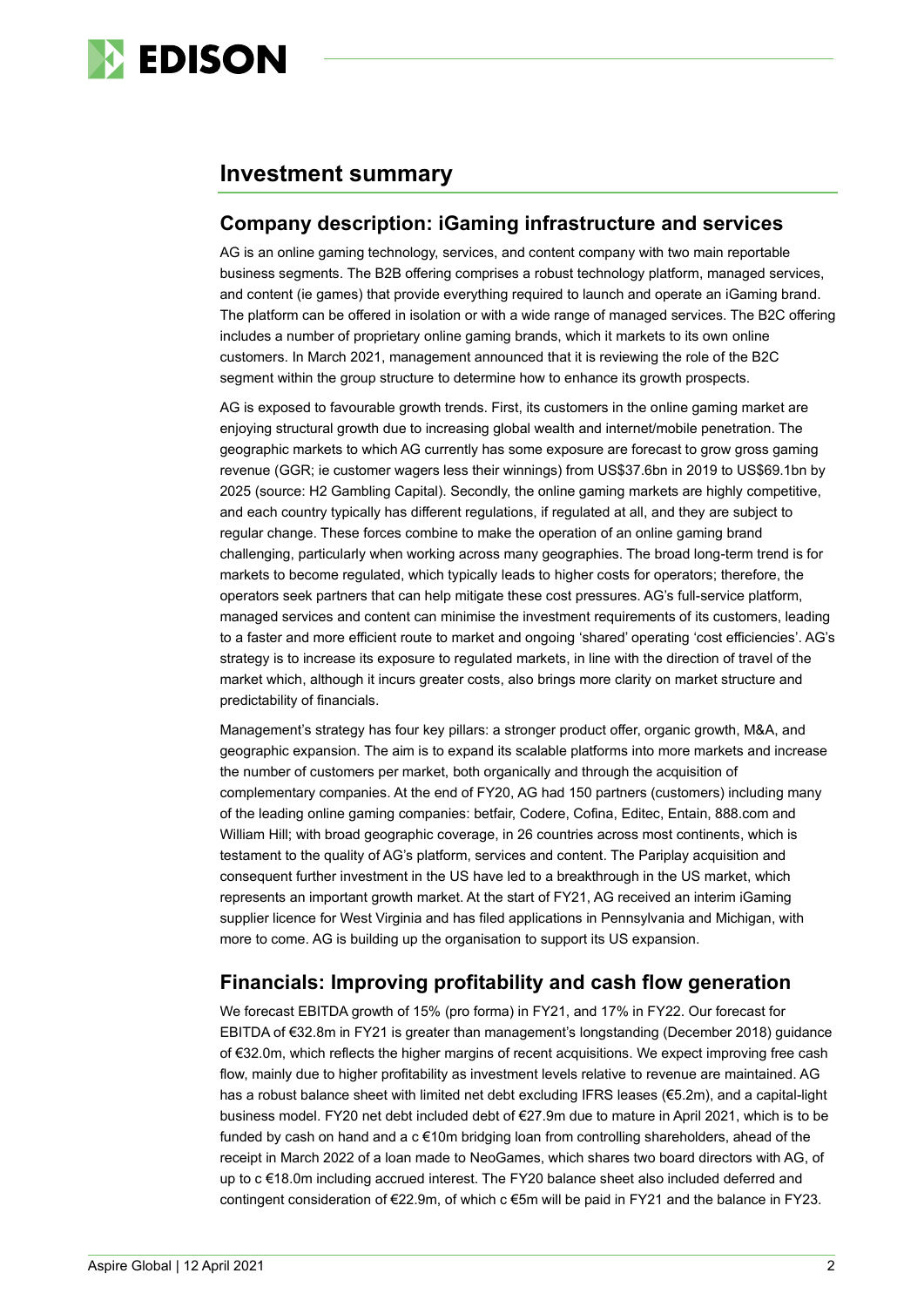

## **Valuation: Discount to peers and DCF**

AG is trading at a significant discount to the majority of its peers when comparing all multiple-based valuation measures, and it potentially offers a higher dividend yield than all of its peers should it resume dividend payments from FY21, given an expected improved financial position. AG's EV/EBIT multiple for FY21 of 10.2x is a 63% discount to an adjusted average of peers (ie excluding some extreme multiples) and its P/E of 11.3x is a 74% discount to the adjusted average of 44.1x. A DCF-based valuation with a WACC of 9% and terminal growth of 2% suggests a share price of SEK95. AG continues to scale well through a combination of organic growth and M&A. As it continues to scale, we expect the valuation gap relative to its peers to narrow.

## **Sensitivities: Regulation, competition, and execution**

AG's revenue sharing model makes it closely aligned with the fortunes of its operator customers and the geographies in which they operate. The gaming industry is highly competitive, as is the market for AG's products and services, and regulatory risk is high for operators. To grow geographically and develop its product offer, AG must continue to invest to remain competitive in a rapidly changing industry, through a combination of internal investment and M&A, which have execution and integration risks.

## **Company description: Online gaming infrastructure**

AG is an online gaming technology, managed services, and content company with two main reportable business segments – B2B and B2C – that target different parts of the iGaming value chain. The names of the segments denote the main customers served and, by definition, the products offered.

## **B2B (69% FY20 pro forma revenue, 78% pro forma EBITDA)**

B2B offers customers, the online gaming operators, everything that is required to operate a successful iGaming brand for casino games and sports betting. B2B's revenue has grown from €30.0m in FY16 to €110.9m in FY20, a CAGR of c 39%, and EBITDA has grown from €7.2m to €20.9m, a CAGR of c 31%. Within B2B there are three reportable sub-segments:

- **Core** is the proprietary, industry-leading platform and services that manages every aspect of the customer's requirements to launch and operate a successful iGaming brand. These include the underlying technology platform and managed services that help customers with regulation and compliance, payment and processing, risk management, CRM, and support. The platform can be offered on its own or in combination with the managed services or content. In FY20 Core's reported revenue was €92.7m and EBITDA was €16.1m; on a pro forma basis it represented 56% of revenue and 57% of EBITDA.
- Games is a relatively new division that was formed on the October 2019 acquisition of Pariplay, a leading games creation and aggregation platform that offers proprietary and third-party games to operators. In FY20, Games contributed revenue of €16.0m and EBITDA of €4.2m, representing 10% of revenue and 15% of EBITDA on a pro forma basis.
- ◼ **Sports** is the online sportsbook platform provider BtoBet that was acquired in October 2020. It contributed revenue of €2.2m and EBITDA of €0.6m to AG's FY20 results. On a pro forma basis, its revenue of €6.8m and EBITDA of €2.1m represent 4% and 7% of the group total, respectively.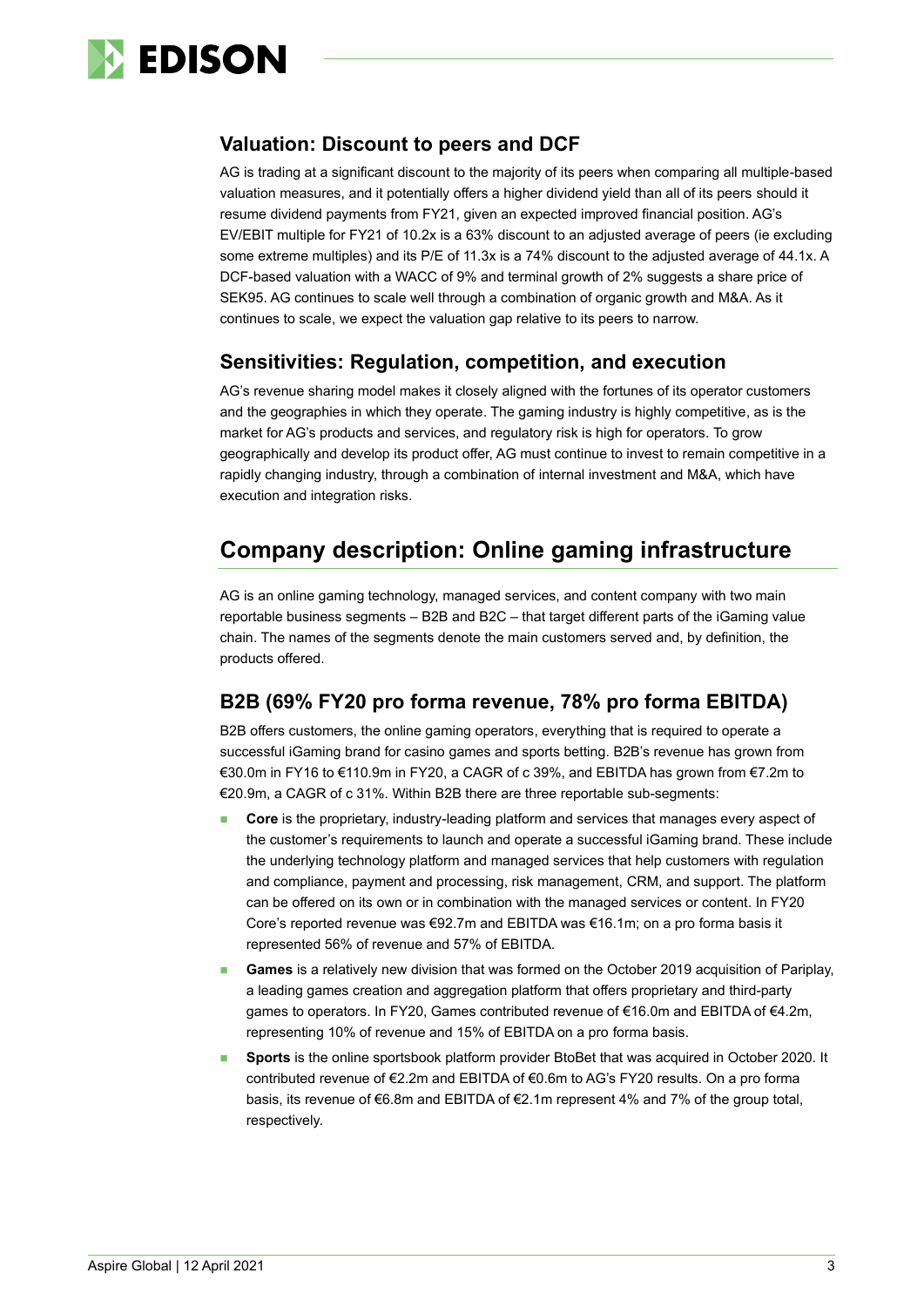

## **B2C (31% FY20 pro forma revenue, 22% pro forma EBITDA)**

B2C operates proprietary online casino brands, including Karamba, and sports brands that use AG's B2B technology and services (above), and markets them to AG's own online customers. In February 2021, the board of directors instructed management to conduct a review of the B2C segment in order to identify how to enhance its future growth prospects, the outcome of which may include a disposal of the segment or a merger. In FY20, B2C's revenue of €51.0m and EBITDA of €6.2m represented 31% and 22% of the pro forma group total, a lower margin of 12.1% versus the group average of 16.7%.

On a pro forma basis, that is including 12 months of BtoBet's revenue and EBITDA, AG's revenue was €166.9m and EBITDA was €28.5m.



Source: Aspire Global accounts Source: Aspire Global accounts Source: Aspire Global accounts

Depending on the segment, AG may disclose a number of revenue figures. Management discloses revenue gross of VAT, which is similar to how the online gaming operators, for example bet-athome, report revenue, and also net of VAT. It reports revenue gross of VAT, as unlike most other B2B peers, it receives net gaming revenue (NGR) directly from the ultimate customers, that is the players of the games, before sharing the revenue with the operators, expensed further down the income statement. This is in contrast to the majority of its peers, which receive their net share of revenue from the online gaming operators. As a result, it is not possible to directly compare reported revenue and EBITDA margins versus peers. It makes the use of sales-based multiples analysis versus its peers meaningless too. Management's commentary on revenue and profitability, specifically EBITDA, is typically with reference to revenue including VAT, therefore we will be consistent with management's narrative. For some segments, AG also reports a higher revenue figure that includes inter-segment revenue, which we do not use.

In addition, the company includes share-based payments in EBITDA whereas we customarily exclude them. At the divisional level, share-based payments are not disclosed, therefore in the commentary on the segments and group performance we will use management's definition of EBITDA, but our presented EBITDA numbers in the financial summary use our definition. The difference is not material; in FY20, share-based payments were €0.5m, equivalent to c 40bps on EBITDA margin.

### **AG's evolution**

The company was founded in 2005 as NeoPoint Technologies, initially focused on the online scratch cards market, and the subsequent launch of a proprietary online slots site in the UK in the same year. In 2008 AG acquired its first online gaming licence in Malta and the company signed B2B partnerships in eight markets. In 2014, the online lottery business NeoGames was transferred to a separate company and subsequently sold by AG, and the remaining company, whose focus was the current Core business, was changed to AG.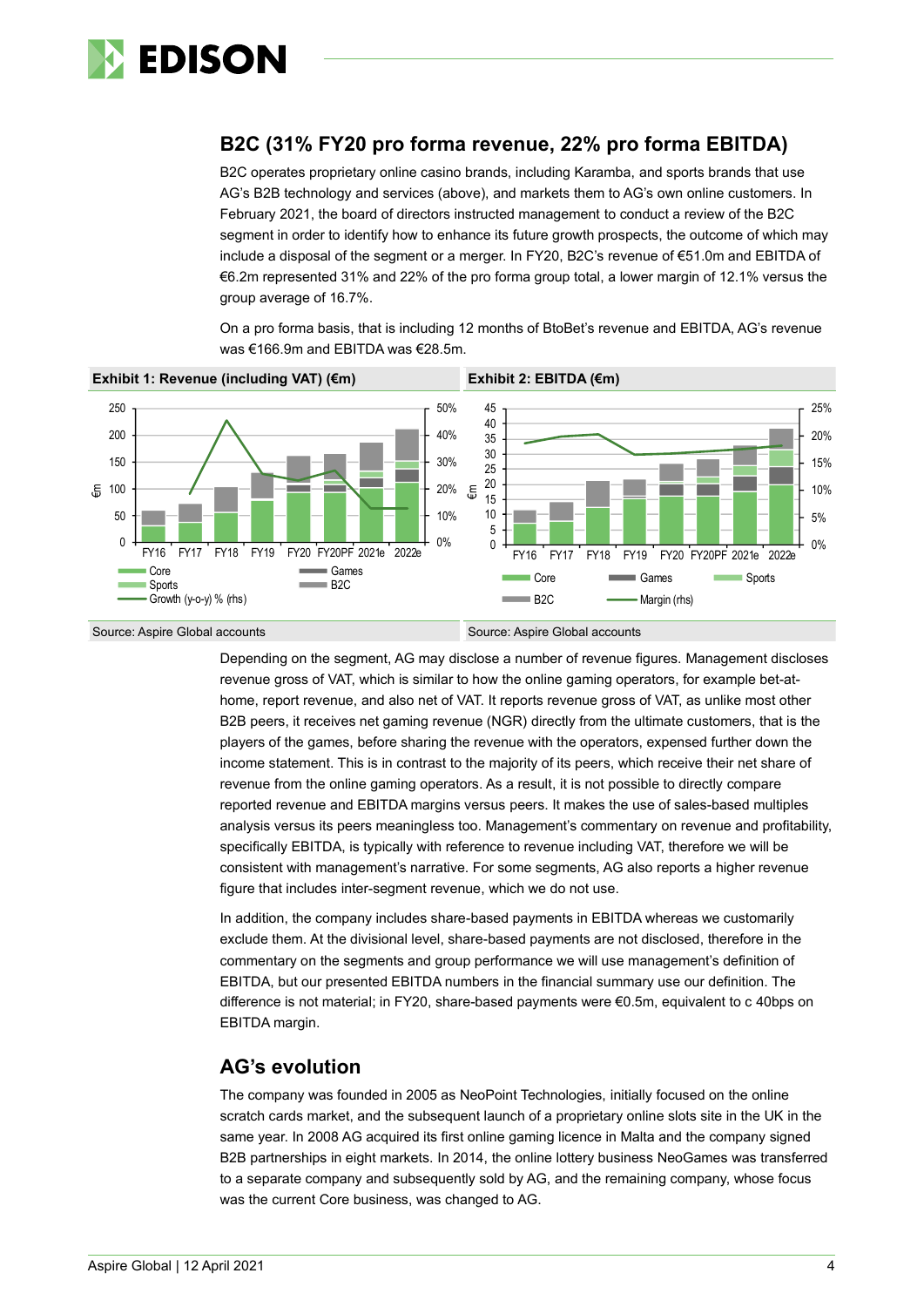

Since 2014, AG has focused on improving its B2B offering by investing in its technology, extending the product offer, and increasing the number of proprietary brands. In so doing, AG has extended its geographic reach of online licences and certifications, as well as withdrawing from certain countries so that by the end of 2020 it and its clients operate in 26 markets across Europe, the US, South America, and Africa.

A sportsbook was initially launched in FY17, which was subsequently added to the platform in FY18, extending its reach beyond the core of casino games. The acquisition of Pariplay, a global online game studio and aggregator, was completed in October 2019, and this was followed by the acquisition of BtoBet, a leading sportsbook, which completed in October 2020.

In July 2017, the shares were listed on the Nasdaq First North Premier Growth Market in Sweden at a share price of SEK30, valuing the company at SEK1,323m.

## **Geographic presence**

AG is based in Malta and has a physical office presence in Bulgaria, Gibraltar, India, Israel, Italy, North Macedonia, and Ukraine. Under EU law, Maltese gaming licences are effective in all EU member states due to the freedom of movement within the EU, as long as online gaming is legal in the respective member country.

It has a broad global presence with customers in 26 countries across Europe, Africa, Latin America, and the US. In these countries, AG either has a licence to operate its platform or services, or its platform is certified in those countries, with the operator customer holding its own licence.

In FY20, AG's source of revenue on a reported basis (not including the full effect of the recent Sports acquisition, which has greater exposure to Africa and Latin America) was: the Nordics €16.4m (10% of total), UK and Ireland €35.1m (22%), rest of Europe €98.2m (61%) and rest of world €12.2m (8%).

## **Business overview**



#### Source: Aspire Global

The players are individuals who visit the operator's site to game.

A platform is the technical infrastructure for an online gaming site. Typically, the large online gaming operators usually use their own proprietary systems, and the small to mid-sized operators use third-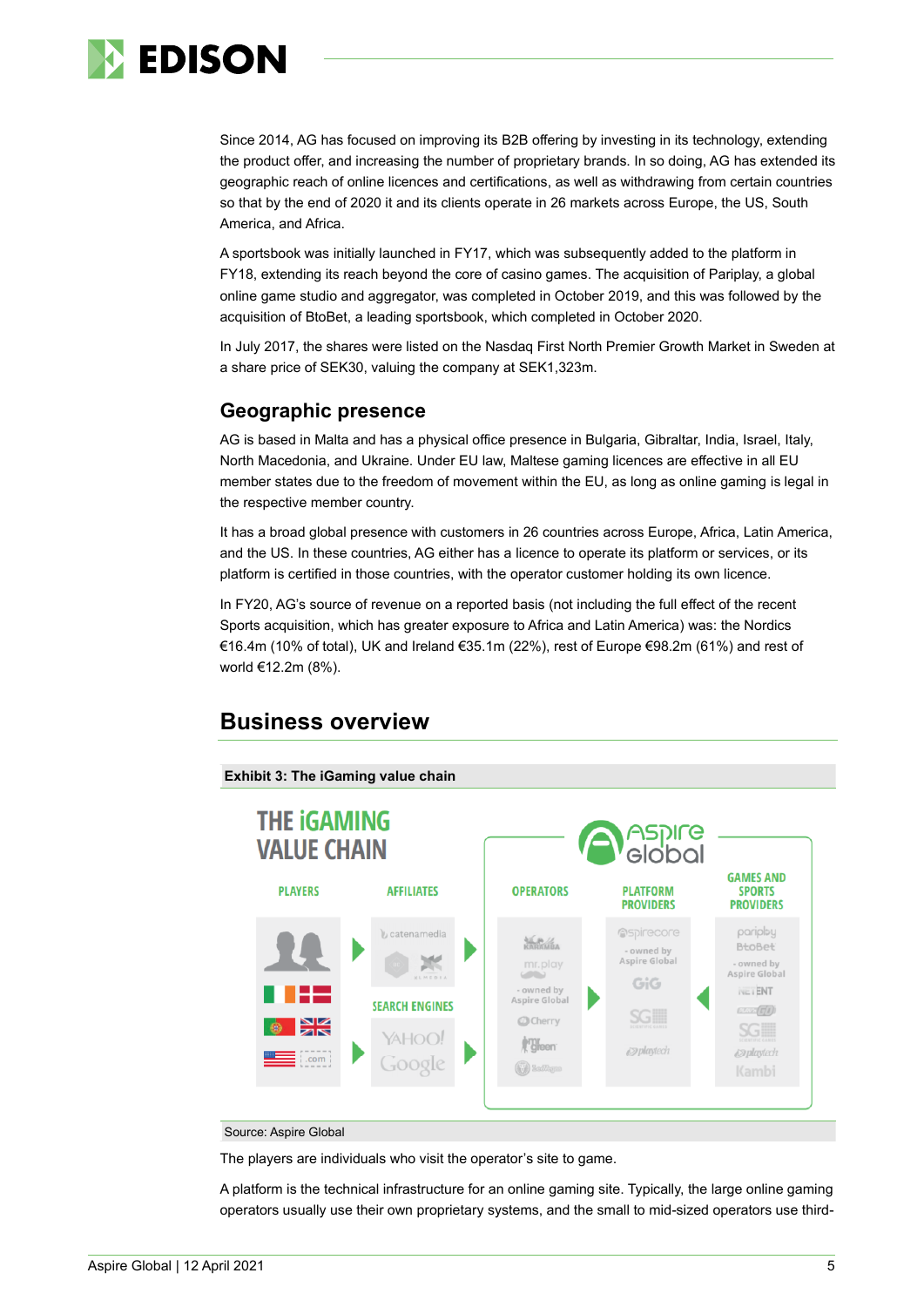

party platforms. As shown in Exhibit 14, AG's scale is smaller than peers including Evolution Gaming, International Game Technology and Scientific Games. However, as shown below, AG continues to build scale by winning new clients, including the large, tier one clients (such as Betfair and William Hill) due to its leading technology platform in new geographies, while increasing spend from those customers.

Online gaming operators provide the B2C offering, for example sports, casino or bingo, to players. In regulated markets, operators must have access to a licence.

Game developers provide games to the platforms; the games are typically developed for 'plug and play' into the platforms, allowing operators to customise the offering and branding quickly.

#### **Core**

Core is AG's proprietary platform and managed services, which comprise all the technical, regulatory, and administrative requirements of operating an iGaming brand. The technical platform can be offered in isolation or combined with the range of managed services.

From a technical perspective, the platform provides everything from back-end configuration to the user interface and integration with third parties, eg content providers. From an operational perspective, the managed services cover everything from regulation and compliance including licence administration, payment processing and risk management, CRM including data analysis and business intelligence, customer support and player value optimisation.

Use of the platform means that operators do not need to invest resources in developing/running their own technology or full-service platform, leading to a faster and more efficient route to market and ongoing operating cost efficiencies with a high level of professional services. While all operators have different cost structures given different product offers, market positioning, etc, we highlight that bet-at-home's 'other' costs (ie excluding duties, marketing, and personnel costs), which includes expenses for platform, represented c 16% of GGR. AG's management has estimated that the full product suite of platform and managed services can lead to operating cost savings of 20% for the operators.

The platform is very 'sticky', given its access to certifications/licences and the analytical tools available. In addition, management claims that the platform's up-times are higher than those of competitors. Hence, once a client is on board, there would have to be a very good reason for it to leave given the inconvenience of changing the licence/certification, having to integrate with another provider and the loss of analytics. The relatively consistent increase in the number of partners/brands that use the platform (see Exhibit 5) provides proof of AG's competitive positioning. The key services include:

- ◼ **Licences and platform certifications in regulated markets:** AG has gaming licences in regulated markets including the UK, Denmark, Ireland (sports betting), Sweden, and Malta. The Maltese licence covers all .com markets. AG is in the process of applying for a sports betting licence in Germany. When an operator joins and uses AG's Core platform, it is able to access all of the licences and therefore does not need to apply for its own licence in a country, which can be time consuming and expensive. In addition, the Core platform is certified in other regulated countries including the US, Mexico, Colombia, Portugal, and Russia so that operators with licences in those countries can take advantage of AG's technological expertise.
- ◼ **Compliance and regulations:** AG's in-house regulation and compliance teams monitor all operations and keep up to date with changes in regulations to ensure the platform is compliant with all required laws and regulations. It also provides ongoing training, regulatory updates, and marketing guidelines to partners.
- **Data analysis and intelligence:** customers are provided with on-demand data analysis, business intelligence and analytical tools that enable them to monitor their own performance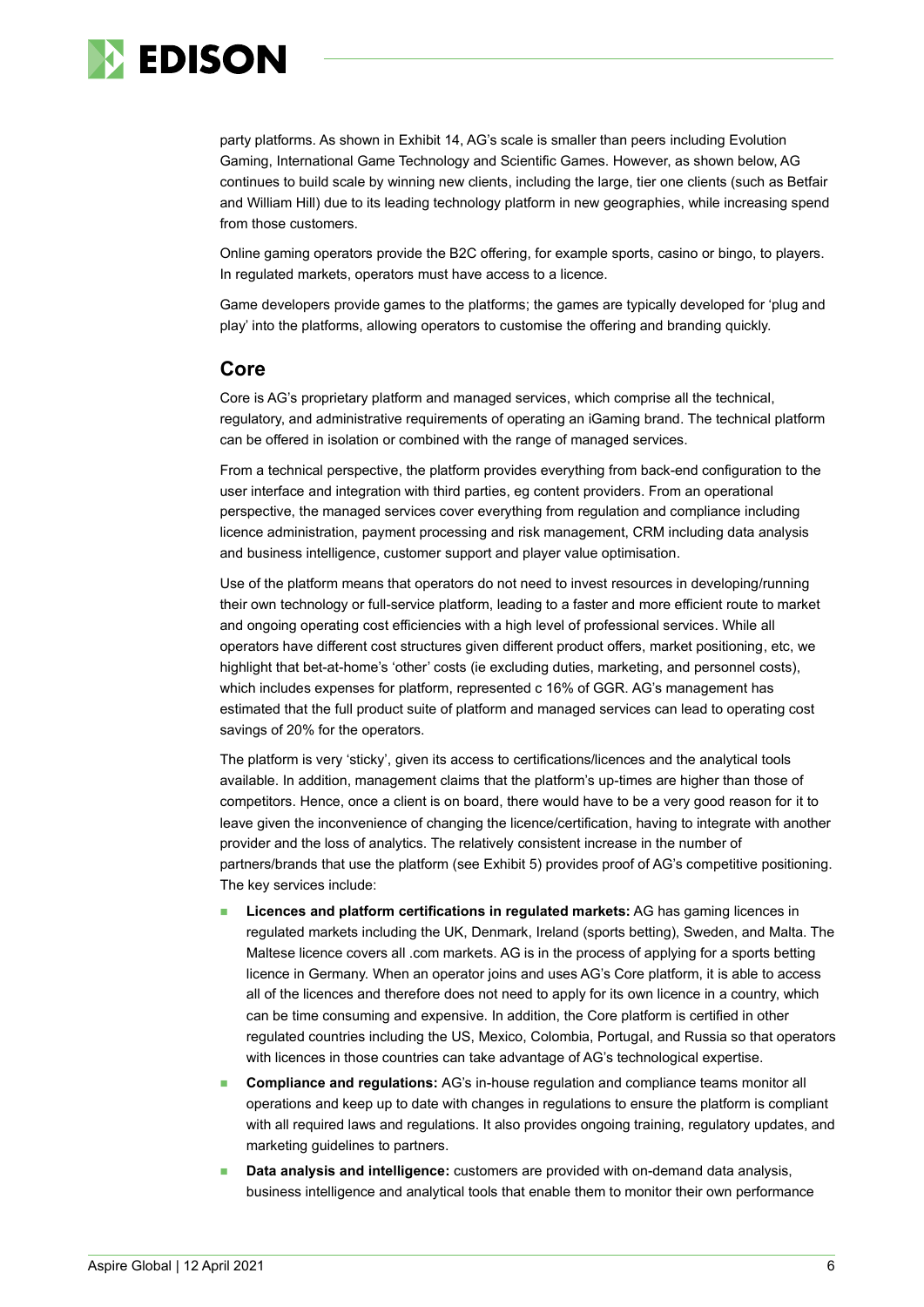

and help them maximise player profitability with the use of sensitivity analysis on customer acquisition costs and potential changes in marketing strategy.

- **CRM:** AG believes its recently launched Aspire Engage is the most advanced CRM tool in the market. It allows operators to market to their players on any device in real time with relevant attractive promotions according to pre-defined segmentation**.** The CRM services offered include campaign management, player segmentation and retention analysis, tools to enhance customer conversion, the management of bonuses and promotions, and tools to manage responsible gaming.
- ◼ **VIP management:** AG's most experienced employees work closely with the operators' most valued customers to improve customer loyalty.
- **Payment processing and risk management:** AGs platform is integrated with a number of alternative payment providers and solutions, other than credit and debit cards, to provide seamless and safe management of player deposits and payouts. Alternate payment providers include Worldpay, PayPal and Adyen as well as local services including Trustly in Sweden, Neteller, Skrill and Paysafecard in the UK, and Giropay and Sofort in Germany. With respect to fraud management, the platform has quick Know Your Customer (KYC) processes and a highly secure fraud prevention scheme.
- **Customer support:** AG provides unique tools for its operators/clients to communicate with their players. Those tools have real-time data so the information will be updated at all times.

Since the IPO in 2017, management has continued to invest in the platform to improve the speed, availability, and reliability of the underlying technology, as well to improve the breadth and quality of the services offered. In 2018, the platform moved from a pure casino focus to adding sports betting, with the aim of targeting new audiences and partners.

The Core platform generates revenue from three sources:

- **Set-up fee:** a fixed set-up fee is charged immediately after the signing of an agreement with a new client. In FY20, these represented less than 10% of AG's Core revenue.
- **Mark-up on supplier services:** AG charges a moderate mark-up on charges for services provided by third parties such as fees of games providers and payments service providers. In FY20, mark-ups represented 15–20% of AG's Core revenue.
- **Split of net gaming revenue (NGR):** NGR is gross gaming revenue (ie total bets wagered by customers less their winnings) less any bonus and jackpot contributions. When a partner brand launches on AG's platform they both share the NGR. To limit downside risk, a minimum platform fee is charged, which is automatically replaced by a share of revenue once it has been exceeded. In FY19, this represented more than three-quarters of AG's Core revenue. Management believes its greater focus on a revenue share model than its peers aligns AG's interests better with those of its customers.

As AG is the licence holder, it receives the revenue direct from the players of the games and then distributes the partner's share of NGR, which is recognised as a royalty payment within distribution costs. This is different from many peers that receive a fee for proving the platform.

#### **Core's financial performance**

At 57% of group revenue (GGR) and 60% of group EBITDA in FY20 (56% and 57%, respectively on a pro forma basis), Core is AG's most important segment from a financial perspective. Its GGR revenue has grown from €30.0m in FY16 to €92.7m in FY20, a CAGR of c 33%, during which time EBITDA increased from €7.2m to €16.1m, a CAGR of c 23%.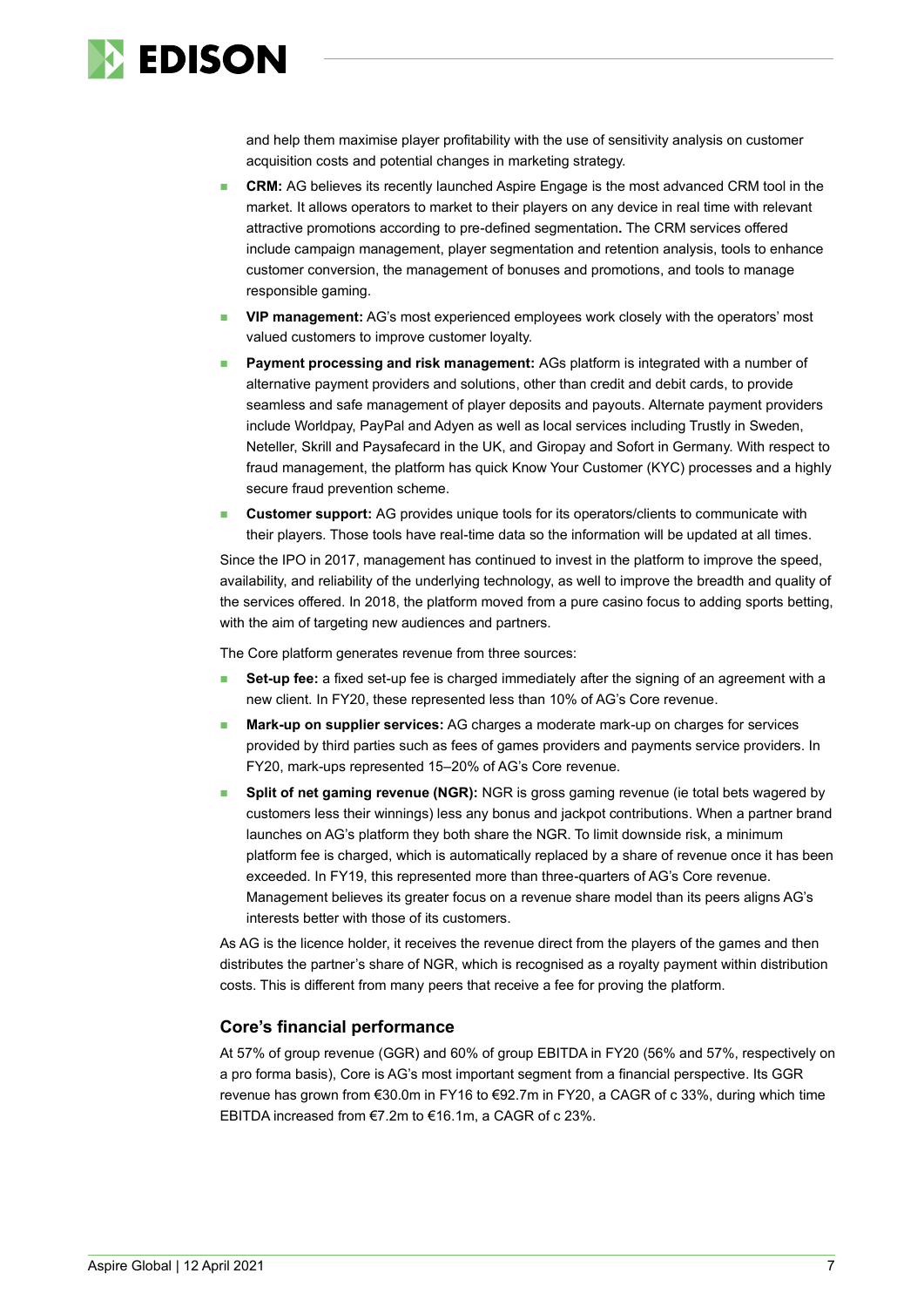

**Exhibit 4: Core financials FY16–22e Exhibit 5: Core customers and revenue per customer** Source: Aspire Global, Edison Investment Research Source: Aspire Global, Edison Investment Research 0% 5% 10% 15% 20% 25% 30%  $\Omega$ 20 40 60 80 100 120 FY16 FY17 FY18 FY19 Restated FY20 FY21e FY22e €m Revenue (inc VAT) EBITDA - EBITDA Margin  $\overline{0}$ 20  $40\frac{2}{9}$ 60 80 100 0.0 0.5 1.0 1.5  $\widehat{E}$  2.0 2.5 3.0 FY16 FY17 FY18 FY19 Restated FY20 FY21e FY22e Brands/ clients Revenue (€m) Platform brands at y/e Platform clients at y/e Revenue per brand ( $\epsilon$ m) —— Revenue per client ( $\epsilon$ m)

Core's revenue growth has been driven by increasing the number of clients and brands that use the platform, and the revenue earned from each. At the end of FY20, the platform had 42 clients and 86 brands versus 22 clients and 44 brands at the end of FY16. In our forecasts we assume the number of brands operating on the site increases by 4–5 pa, and average revenue per brand increases by 5% pa, resulting in c 10–11% organic revenue growth to €101.9m in FY21 and €112.9m in FY22.

The EBITDA margin has trended down from 23.9% in FY16 to 17.4% in FY20, due to management's deliberate focus on increasing exposure to regulated markets, in which operating costs are higher and AG provides more favourable terms to clients in these markets versus unregulated markets. Despite having higher operating costs, increased regulation provides greater certainty about the operating environment for operators, excluding competition issues. We assume the EBITDA margin is stable versus FY20 in our forecast years, as management expects increased scale and greater automation to offset the ongoing shift to regulated markets.

### **Games**

AG's Games business was formed on the acquisition of Pariplay, consolidated from 1 October 2019, for €13.3m. Pariplay operates a leading global game aggregator platform and develops its own proprietary online games. The acquisition was strategically important as it provided AG with access to an important part of the iGaming value chain, games creation and aggregation and, significantly, Pariplay gained an iGaming licence for New Jersey, which is crucial for AG to grow in the strategically important US market.

The attractiveness of Pariplay to online gaming operators is that as a hub, it provides fast and simple access to a vast collection of online games, increasing by 15–20 new titles per week, created by leading games creation companies.

As Pariplay was integrated, it was expected to deliver both revenue synergies (cross-selling of AG's and Pariplay's games) and cost synergies (integration of platforms and back office, etc). At the time of the acquisition, Pariplay offered more than 2,000 games from over 30 vendors, as well as 56 proprietary games. The client base of c 60 operators included Svenska Spel, 888 Holdings.com, William Hill and Entain.

Management has focused on increasing the quality and quantity of the games offered, as well as improving functionality and features, so that Games has gained more customers in more geographies. By the end of FY20, the number of third-party games available had increased to more than 3,000 from 42 vendors including Evolution Gaming and Netent, and the number of proprietary games had increased to 113 following a steady release of six new games per quarter. New customers since acquisition include leading names such as BetVictor and bwin, and in more new countries such as Portugal, Romania, Switzerland, and the United States.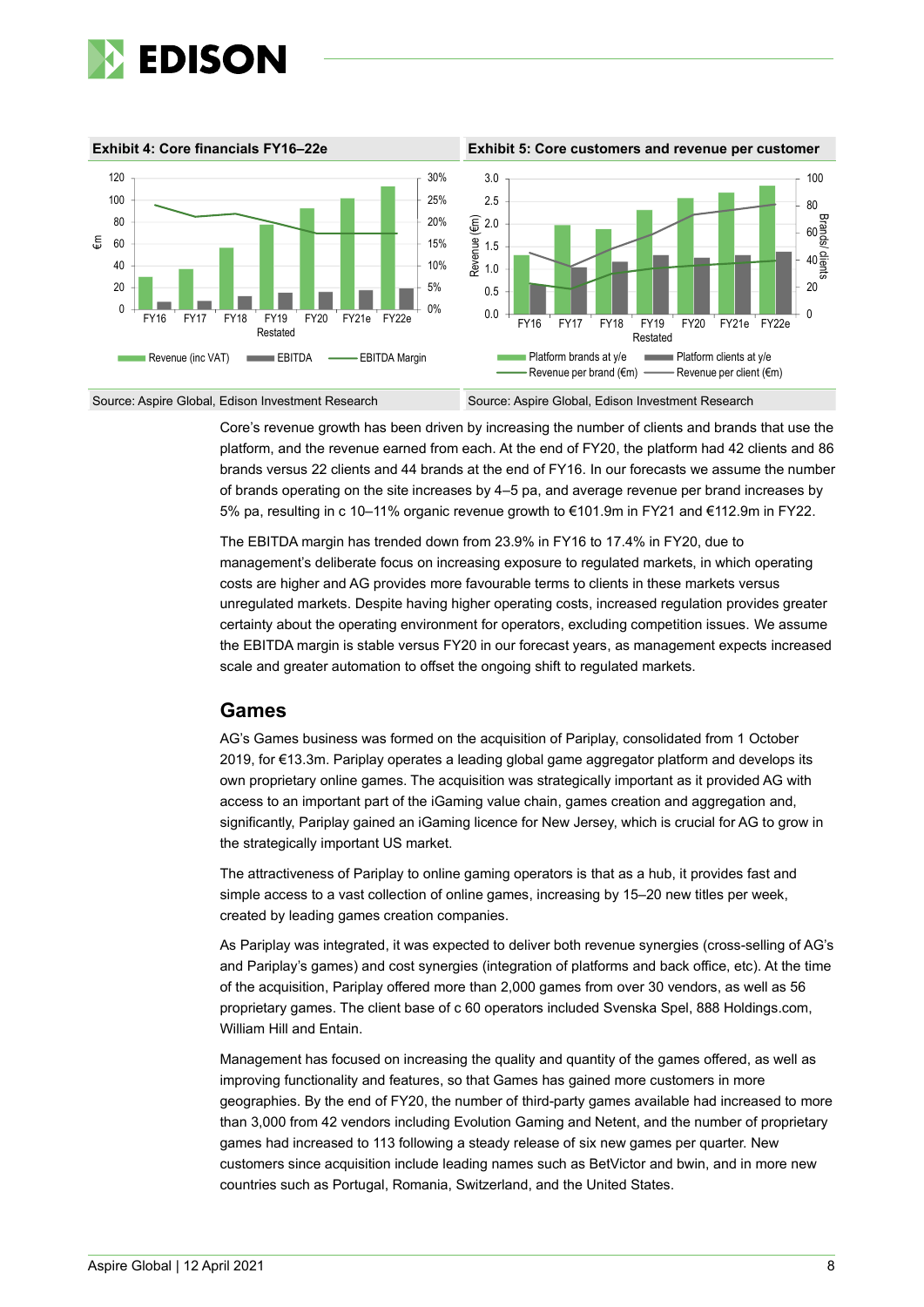



Operational focus has resulted in strong financial performance, with revenue and EBITDA at alltime highs in Q420. In FY20, revenue and EBITDA increased to €16.0m and €4.2m, growth of 52% and 144% respectively from FY19 pro forma revenue of €10.6m and EBITDA €1.7m. The EBITDA margin increased from 16.9% in Q419 to 26.8% in Q420, and from a pro forma FY19 margin of 16.2% to 26.0% in FY20, significantly higher than AG's group average of 16.7%.

Using Pariplay's FY19 pro forma results, the acquisition price of €13.3m represented an EV/sales multiple of 1.3x and EV/EBITDA of 7.8x. Strong financial performance in FY20 brought the multiples down to 0.8x and 3.2x, respectively.

### **Sports**

The Sports sub-segment was formed on the acquisition of BtoBet, a leading sportsbook platform provider, from 1 October 2020. The company had c 100 employees, mainly based in Italy and North Macedonia.

The acquisition was strategically important as adding sportsbook technology meant that AG now has a presence in all the major areas of online gaming, and the presence in sports is important given its ambitions to grow in the US, which is expected to deliver significant growth in the future.

Following the acquisition, management indicated that its existing sportsbook business will be migrated to BtoBet, and that Pariplay's games and aggregation could be offered to its clients.

When the acquisition was announced, BtoBet had 32 operator clients in Europe, Latin America, and Africa, but with a greater presence in emerging markets than AG had historically. Under AG's ownership, BtoBet has made an impressive start, launching six new partner brands, and signing five new partners in Q420. These included a partnership with Betfair in Colombia in October 2020. In November, it expanded into Russia by signing a platform deal with Russian National Lottery's Operator Sports Lotteries, followed in December by a partnership with William Hill in Colombia.

In FY20, Sports contributed revenue of €2.2m and EBITDA of €0.6m, an EBITDA margin of 29% during the final quarter. On a pro forma basis, FY20's revenue of €6.8m and EBITDA of €2.1m represented growth of c 55% and c 39% from FY19's €4.4m and €1.5m, respectively. With a higher EBITDA margin of 29.0% than the group average, its growth will help to boost AG's overall EBITDA margin. We forecast that AG adds 20 new partners in FY21, which is consistent with the five new partners signed, six new partners launched in Q420, the first period of ownership, and a further 15 new partners in FY22 taking the total number of partners to 73 by the end of FY22. In addition, we assume 10% growth in revenue per partner in each year. These are estimated to produce revenue of €11.5m in FY21 and €15.9m in FY22. Following more stable margins in FY21 versus FY20 as the business invests, we assume good growth in margin to 35% in FY22 as the business benefits from better operational leverage.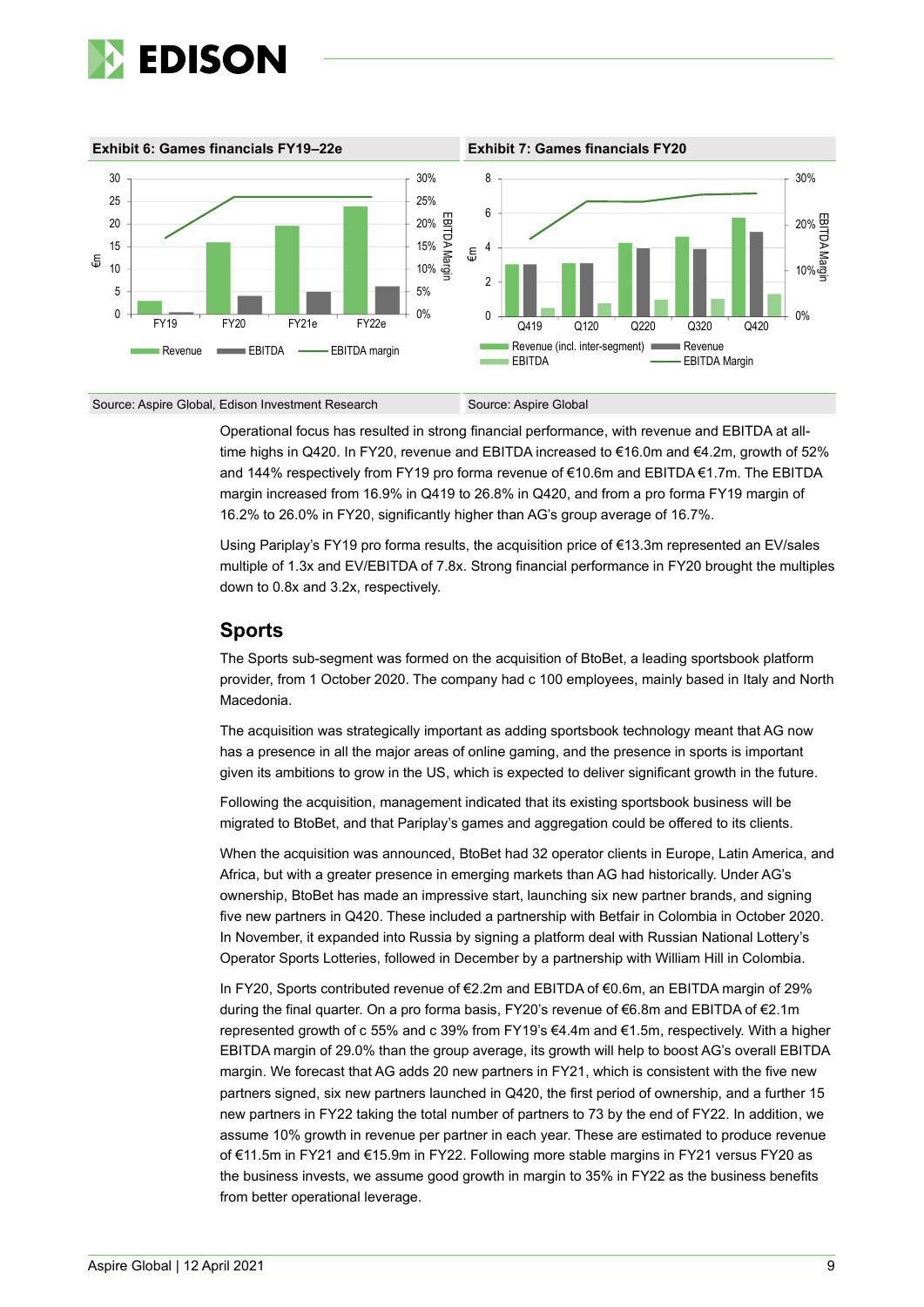

The total consideration of €37.4m for BtoBet comprises initial cash of €15.8m, a deferred payment (after 12 months) of €4.7m and contingent consideration (two years after closing) of up to €16.9m. It represented an FY20 EV/sales multiple of 5.5x and EV/EBITD multiple of 17.9x.

## **B2C**

The B2C segment includes AG's proprietary online gaming sites, which it markets directly to online customers. The most notable brand is Karamba. The B2C brands use AG's Core platform, and therefore benefit from the scale economies that B2B customers enjoy when they become a client. As well as providing profitable growth to AG, the business provides valuable insight into wider product development in iGaming.

The long-term growth strategy has been to enter new verticals and thus present the opportunity to attract new online customers.

B2C's revenue is the online game's NGR. The B2C segment bears the expenses of marketing and customer acquisition. It also pays technology platform fees to AG's Core.

In March 2021, the company announced the segment is subject to a strategic review, with the aim of determining how best to accelerate growth. One possible outcome of the review is a disposal of the B2C segment.



#### **Exhibit 8: Edison TV interview with CEO, Tsachi Maimon**

Source: Edison Investment Research

#### **B2C's KPIs**

Below we highlight the annual and quarterly progression of four of B2C's main KPIS, rebased to 100 in Q117 to aid comparability, and marketing expense relative to net gaming revenue (NGR).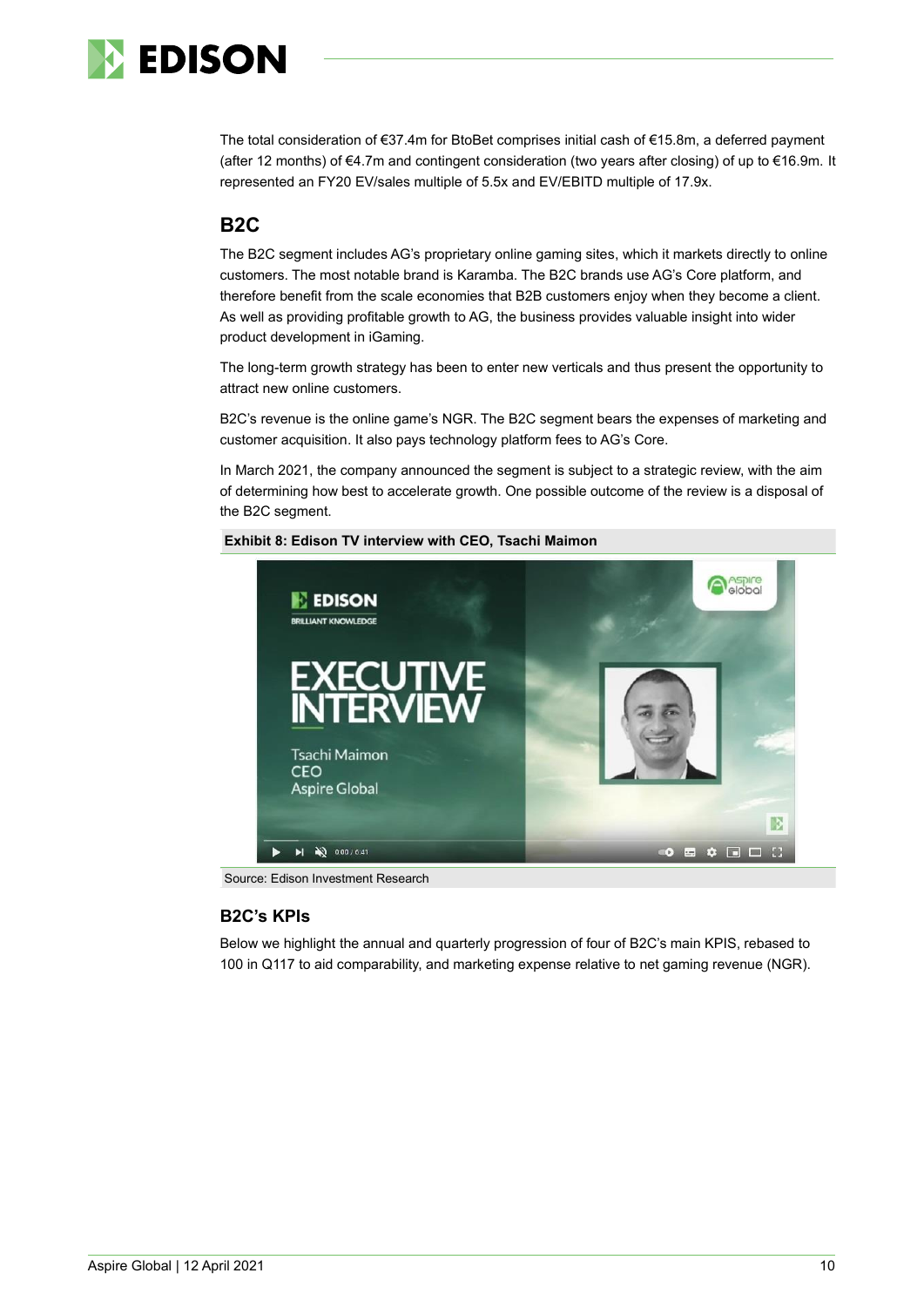



Since FY17, the number of active users has increased at a CAGR of c 10% from 138.1k to 182.9k at the end of FY20, having peaked at 197k at the end of FY19. The value of transactions has increased at a CAGR of 6%, from €1.18bn in FY17 to €1.41bn in FY20, peaking at €1.58bn in FY18, implying a lower average spend per new customer.

Growth in FY18 was driven by more efficient marketing and CRM, as well as the launch of sportsbook ahead of the 2018 FIFA World Cup. In FY19, ongoing innovation and the entry into new markets was not enough to offset the tough comparative from the World Cup, and a change in regulations in the Netherlands and the UK in the fourth quarter which negatively affected growth. Regulatory changes continued to affect its growth into the start of FY20, before the beneficial effects on online gaming from COVID helped the business grow all KPIs y-o-y. Through FY20, there has been improving momentum, ie y-o-y growth in the value of transactions and the level of deposits, albeit with fewer active players but on an improving trend, implying greater spend per active customer, following significant investment in marketing in key regulated markets, the UK, Ireland, and Denmark.

#### **B2C's financial performance**

In FY20, B2C represented 31% of group revenue (GGR) and 23% of group EBITDA, with an EBITDA margin of 12.1%.



#### Source: Aspire Global accounts Source: Aspire Global accounts

B2C's revenue (GGR) has grown in every financial year since FY20 and net revenue, ie after VAT, has grown at a slightly lower CAGR of 12%, which reflects increasing exposure to regulated markets where taxes tend to be higher. In our forecasts we assume low single-digit growth for the number of active users and c 5% growth for average revenue per user, producing 7% growth in total. Our forecasts assume a stable EBITDA margin of 12.1%.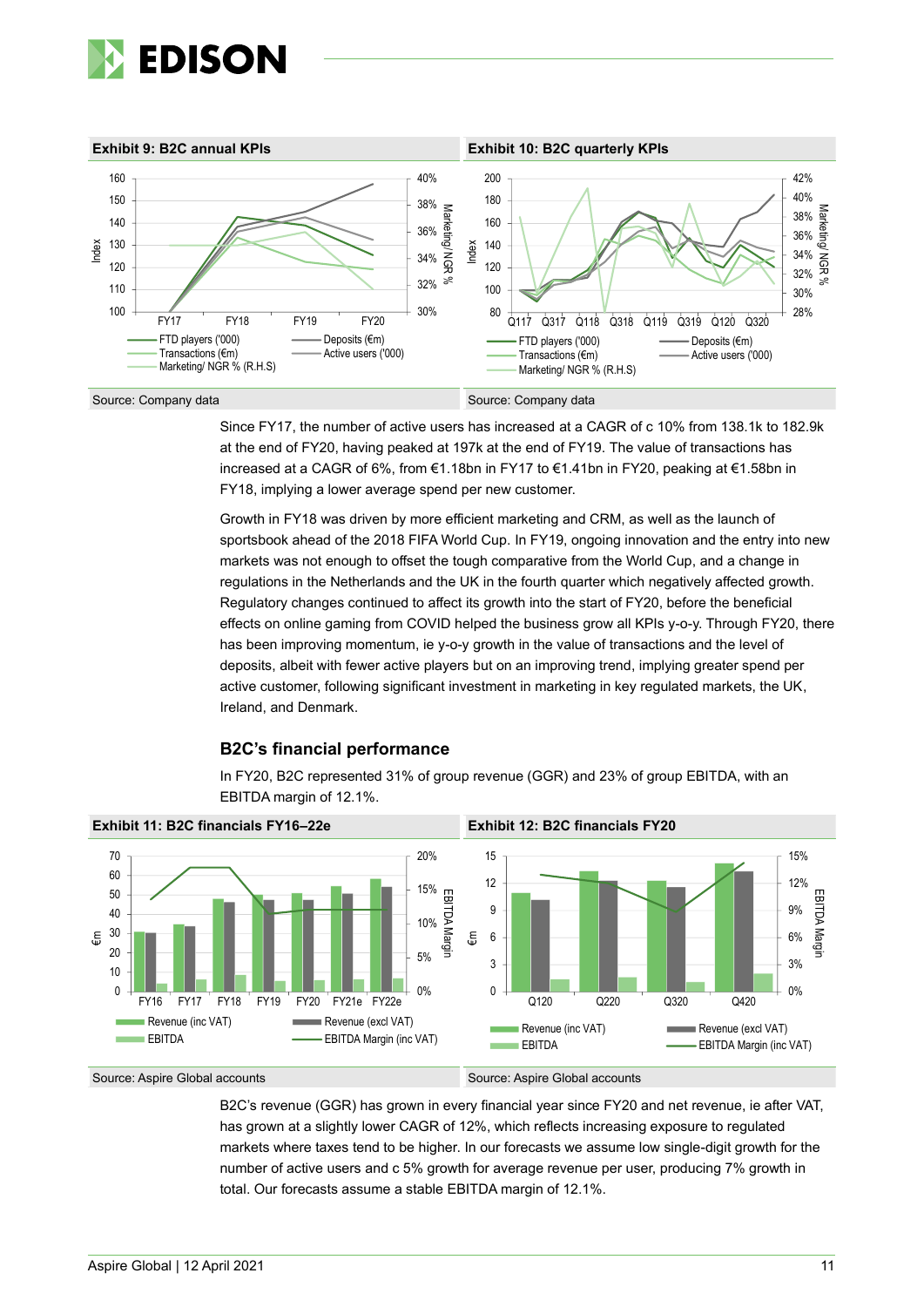

## **Online gaming markets**

According to H2 Gambling Capital (H2GC), the online gaming regions in which AG currently has a presence, albeit some are in the early stages of development, are expected to grow GGR from c US\$37.6bn in FY19 to US\$69.1bn by 2025e.



**Exhibit 83: Online market growth (US\$bn)**

Europe is forecast to still be the largest of the markets highlighted in the table above by 2025, growing by 54% from 2019, but the other less mature markets are expected to demonstrate faster growth rates, with the US increasing by c 370%, Latin America by c 110% and Africa by c 100%.

The move towards online gaming is driven by increasing wealth, internet and mobile penetration, product innovation and regulation.

Regulation varies by country, from markets where gambling is explicitly prohibited to governmentowned monopolies, to licensed industries that are fully open to commercial operators. There are also many countries where governments are yet to legislate for online products and the regulatory picture in these markets remains 'grey'.

AG expects its share of revenue from markets that are regulated to increase over time; its share of revenue from taxed, locally regulated or soon-to-be regulated markets has increased from 65% in FY16 to 71% in FY20.

As a market becomes regulated, typically the costs of operating in that market increase due to, for example tighter compliance requirements, greater controls on marketing and ensuring responsible gaming to protect the consumer. Use of AG's platform or services helps customers mitigate these cost pressures. Management aims to have a presence in the majority of regulated markets through a combination of acquisitions and organic product investment.

## **Management**

AG's executive team consists of seven members, including the CEO and CFO. The CEO reports directly to a five-member board. Many of the board are substantial shareholders.

**Tsachi Maimon – CEO:** Tsachi Maimon has been the CEO of AG since 2013 and a board member since 2015. He is also a board member of AG's associate holdings NeoLotto, Minotauro and MarketPlay. Tsachi was previously head of casino at TNT Marketing, and a call centre manager at Cellcom, one of Israel's largest telecom companies.

Source: H2GC, Aspire Global Q420 presentation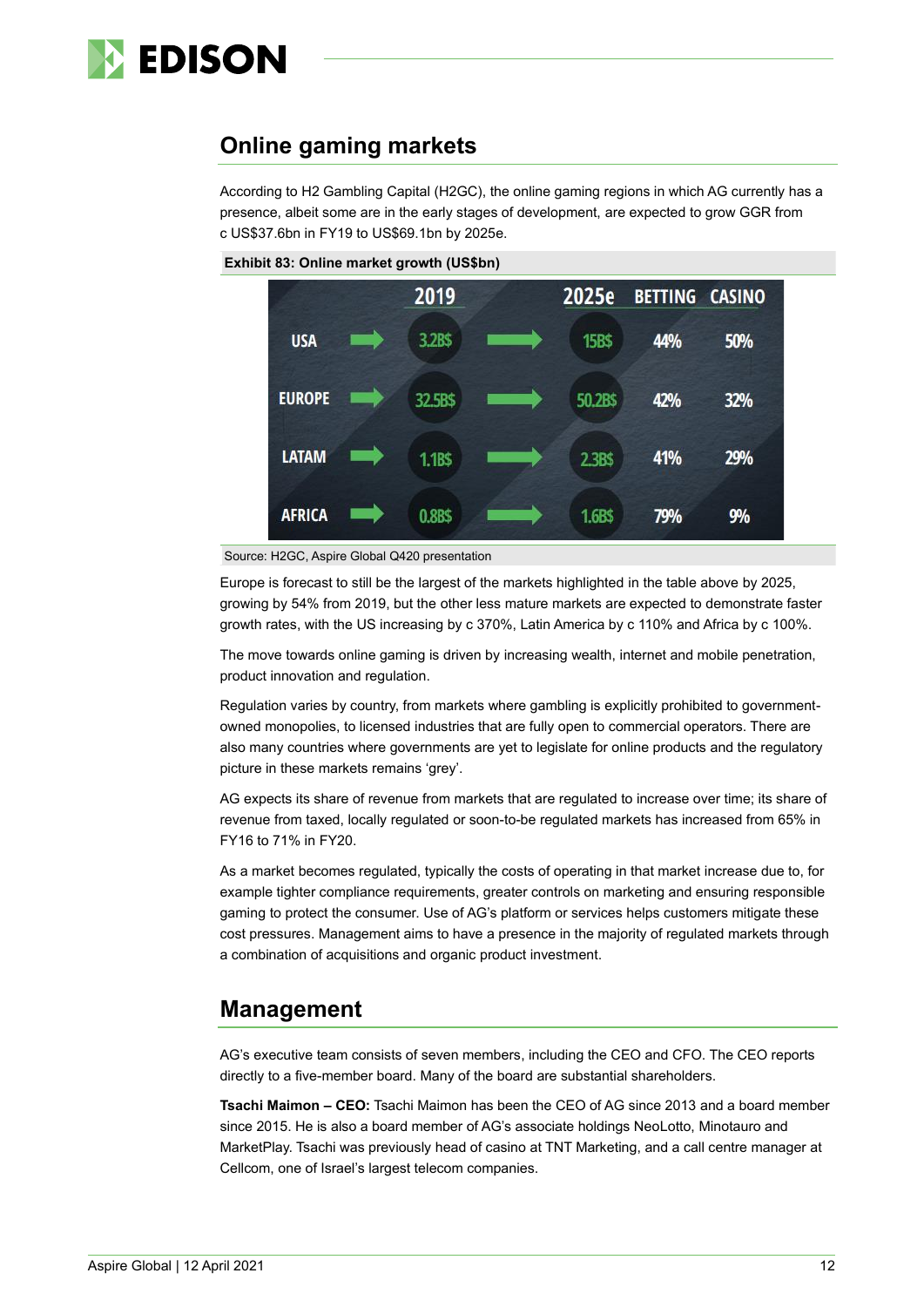

**Motti Gil – CFO:** Motti Gil has been CFO of AG since 2016 and the CO of Responsible Gaming since 2018. Prior to joining AG, Motti held senior roles at technology start-ups and public companies including CFO of GoNet Systems and VP of finance and CFO of IXI Mobile.

**Carl Klingberg – chairman:** Carl Klingberg has been chairman of the board of AG since 2017. He is also chairman of Mackmyra Svensk Whisky, Strömsta Säteri, DHS Venture Partners, Pay & Pray and Rotheca Invest and board member of Scandinavian WeldTech Holding. Carl's prior roles include CEO of Scandinavia Online, SOL Content, MD of bwin Games, chairman of Heads Svenska and board member of Avanza Fondkomission.

**Barak Matalon – founder of the company and board member:** Barak Matalon has been a board member since 2005 and his other current roles include board member of NeoGames and AG's associate, NeoLotto. His previous roles include VP of sales and marketing at NCP, the Israeli broadcasting channel and sales director at Internet Gold. Barak is AG's largest shareholder.

**Fredrik Burvall – board member:** Fredrik Burvall has been on the board since 2017. Other current roles include chairman of Speqta and M.O.B.A Network, board member of Gambling.com Group and Enteractive and CEO and board member of The Networked Nation. Fredrik's prior roles include CEO of Cherry and deputy board member of Bell Maritime Gaming.

**Aharon Aran – board member:** Aharon Aran has been a board member since 2018 and is currently CEO of the Israeli Audience Research Board, and a board member of NeoGames. Prior roles include CEO of TMF Media Group, Omnicom Media Group (Israel office), Schoken Group, Hadashot, VP of marketing of Elite Confectionery Group and EVP of Yedioth Ahronoth Media Group, Reshet TV- Ch.22 and TV Channel 10.

## **Sensitivities**

We highlight below what we feel are the key sensitivities for AG's businesses.

- **Competition:** the online gaming market, in which AG's customers operate, is highly competitive and many markets are fragmented. AG's revenue and profitability, due to its revenue-sharing business model, is closely aligned with the success of its customers. In addition, AG's online B2B peers have greater scale with larger customer bases. These mean that AG needs to continue investing internally and externally.
- **Gaming industry is highly regulated:** the global gaming market is highly regulated and characterised by frequent changes. AG holds a number of licences that permit it to offer its services so AG must continue to fulfil the regulatory requirements of those licences and adapt to changes. As more markets become regulated, some clients may decide not to operate in a market due to the higher costs. As a result, AG's revenue and profitability could be impaired by less favourable changes in regulation that affect its customers, or its growth prospects could be restricted by its inability to gain licences in new countries of interest.
- **User preferences:** AG is exposed to potential changes in user preferences in the online gaming industry, which is continuously evolving in terms of the games and activities offered, including due to regulatory changes that may permit new activities or restrict prior activities of the operators.
- ◼ **Major shareholders and related parties:** AG is majority owned by members of the supervisory board and other private investors, and although this certainly brings many benefits, it is important to note majority shareholders may not always have the same interests as outside investors. Major shareholders and related parties (NeoGames, which shares two board members with AG) have provided loan funding to the company as fully disclosed in the annual report and other financial releases. The receivable loan including accrued interest of  $c \in 14.5$ m is reported in non-current assets.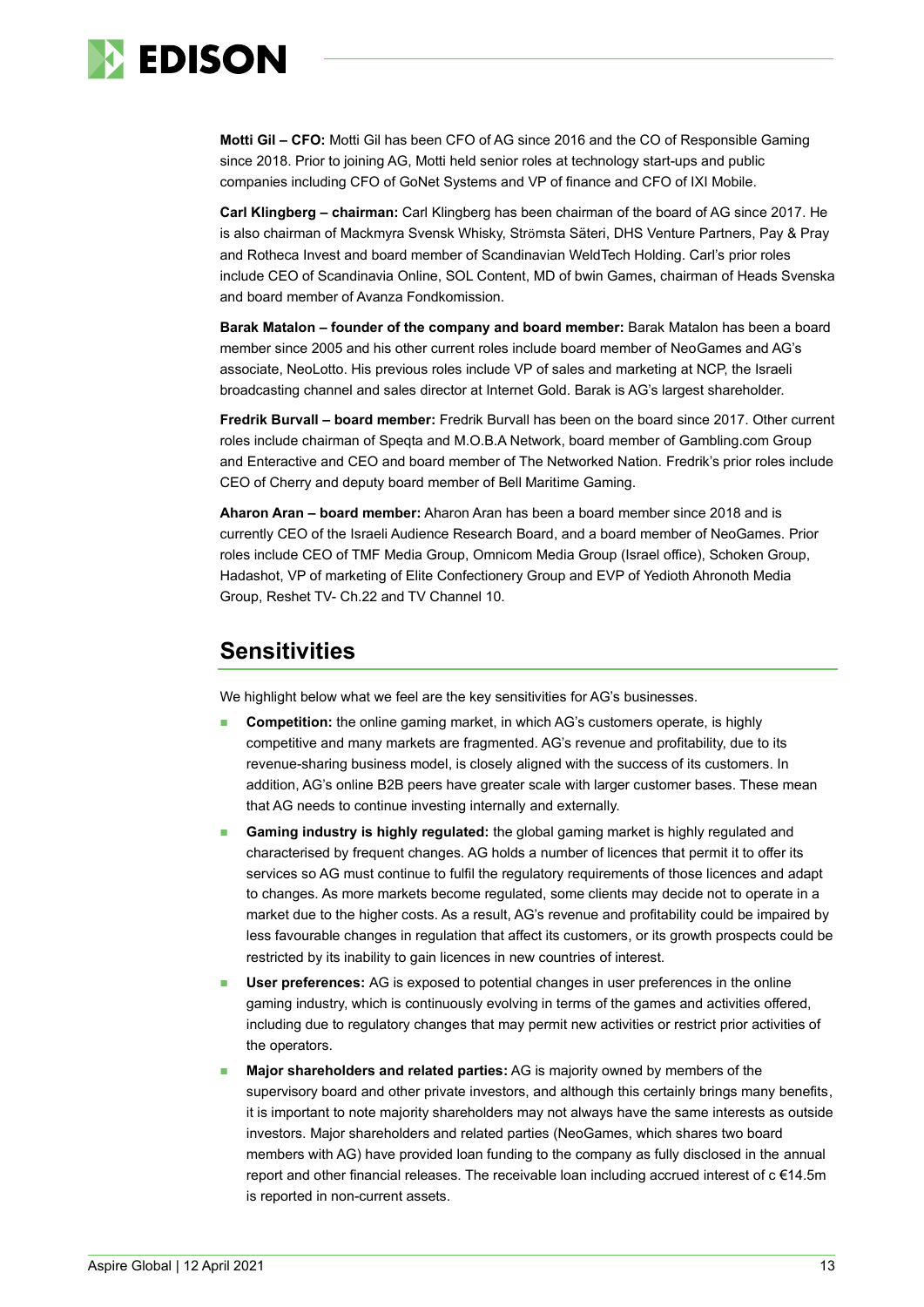

- **M&A:** the changing dynamics of the markets and the products and services required by customers could require further M&A to maintain or enhance AG's market position. M&A activity has stepped up in the last two financial years with the acquisitions of Pariplay and BtoBet, which have initially generated strong growth and results following acquisition. Further M&A presents integration risk but management's track record so far appears to have been good.
- **Third-party service providers:** the group relies heavily on its suppliers, including payment processing and technology infrastructure, so is vulnerable to disruption in these services.
- ◼ **Dividend:** since IPO, the company's dividend policy has been to distribute annual dividends of at least 50% of net profit after taxes, subject to its capital requirements, impending financial liabilities, or commitment. Following a high payout ratio (c 129%) in FY17, the dividend payout ratio was c 26% for FY18 and zero for FY19 and FY20 as the company pursued M&A.
- **Global shocks to demand such as pandemics:** the underlying demand for online gaming can be affected by global demand, which can influence whether sporting events take place and how much time is spent online versus in physical locations such as casinos.
- **Forex:** most of AG's operating costs are in euros but as it seeks to grow more globally, there may be an increasing currency mismatch between revenues and costs.

## **Valuation**

### **Peer comparison**

In Exhibit 14 we show AG's valuation relative to its peers, the quoted B2B gaming platform companies, which have a very wide range of multiples. We would caution comparing the margins between the peers as the way AG discloses revenue may differ to the other companies. For peers we calculate a simple average of the multiples and an average that excludes some peers that have much higher multiples, such as Bragg and Gan.

| Company                                         | <b>Share</b><br>price<br>(local)<br>ccy) | Ccv             | Market<br>cap<br>(€m) | <b>Sales</b><br>growth<br>CY21<br>(%) | <b>Sales</b><br>growth<br><b>CY22</b><br>$(\%)$ | <b>EBIT</b><br>margin<br>CY21<br>(%) | <b>EBIT</b><br>margin<br>CY22<br>$(\%)$ | EV/<br>EBIT<br>CY21<br>(x) | EVI<br>EBIT<br><b>CY22</b><br>(x) | PE<br>CY21<br>(x) | <b>PE</b><br><b>CY22</b><br>(x) | Div<br>Yield<br><b>CY21</b><br>(%) | Div<br>Yield<br><b>CY22</b><br>(%) |
|-------------------------------------------------|------------------------------------------|-----------------|-----------------------|---------------------------------------|-------------------------------------------------|--------------------------------------|-----------------------------------------|----------------------------|-----------------------------------|-------------------|---------------------------------|------------------------------------|------------------------------------|
| Bragg Gaming Group Inc                          | 2.1                                      | CAD             | 259                   | 0.6                                   | 7.0                                             | 2.5                                  | 2.1                                     | 200.1                      | 226.6                             | N/A               | N/A                             | N/A                                | N/A                                |
| Evolution Gaming Group AB (publ)                | 1,354.6                                  | <b>SEK</b>      | 28,319                | 72.9                                  | 24.1                                            | 56.7                                 | 58.4                                    | 51.2                       | 40.1                              | 54.3              | 43.2                            | 0.9                                | 1.1                                |
| Gaming Innovation Group Inc                     | 23.0                                     | <b>NOK</b>      | 205                   | 25.3                                  | 11.0                                            | 8.9                                  | 14.4                                    | 33.2                       | 18.4                              | 85.2              | 24.4                            | 0.0                                | 0.0                                |
| Gan Ltd                                         | 19.7                                     | USD             | 694                   | 190.8                                 | 27.8                                            | (0.9)                                | 7.8                                     | N/A                        | 66.0                              | N/A               | 92.1                            | 0.0                                | 0.0                                |
| International Game Technology PLC               | 16.6                                     | USD             | 2,862                 | 14.3                                  | 10.1                                            | 20.6                                 | 23.2                                    | 15.8                       | 12.8                              | 20.1              | 12.6                            | 0.0                                | 4.0                                |
| Kambi Group PLC                                 | 525.5                                    | <b>SEK</b>      | 1.602                 | 36.8                                  | 4.3                                             | 36.0                                 | 31.5                                    | 26.7                       | 29.3                              | 34.3              | 37.5                            | N/A                                | N/A                                |
| Playtech PLC                                    | 468.4                                    | GB <sub>p</sub> | 1.654                 | 17.0                                  | 13.4                                            | 12.0                                 | 12.8                                    | 14.8                       | 12.2                              | 26.3              | 18.7                            | 1.2                                | 1.2                                |
| <b>Scientific Games Corp</b>                    | 44.4                                     | <b>USD</b>      | 3,556                 | 14.9                                  | 11.9                                            | 16.4                                 | 19.4                                    | 24.6                       | 18.7                              | N/A               | 24.3                            | 0.0                                | 0.0                                |
| Average                                         |                                          |                 |                       | 46.6                                  | 13.7                                            | 19.0                                 | 21.2                                    | 52.3                       | 53.0                              | 44.1              | 36.1                            | 0.3                                | 1.0                                |
| Average ex Bragg and Gan                        |                                          |                 |                       | 30.2                                  | 12.5                                            | 25.1                                 | 26.6                                    | 27.7                       | 21.9                              | 44.1              | 26.8                            | 0.4                                | 1.3                                |
| <b>Aspire Global</b>                            | 60.6                                     | <b>SEK</b>      | 276                   | 16.1                                  | 12.6                                            | 13.6                                 | 14.2                                    | 10.2                       | 8.6                               | 11.3              | 9.8                             | 3.2                                | 4.7                                |
| Premium/ (discount) to average ex Bragg and Gan | (47)%                                    | 1%              | (46)%                 | (47)%                                 | (63)%                                           | (61)%                                | (74)%                                   | (63)%                      | 688%                              | 275%              |                                 |                                    |                                    |

#### **Exhibit 94: Peer valuations**

Source: Edison Investment Research, Refinitiv. Note: Priced at 9 April 2021

AG is trading at a significant discount to most of its peers when comparing all multiple-based valuation measures and it potentially offers a higher dividend yield than all of its peers if it resumes dividend payments from FY21, given an expected improved financial position. AG's EV/EBIT multiple for FY21 of 10.2x is at a 63% discount to the adjusted average and its P/E of 11.3x is at a 74% discount to the adjusted average of 44.1x.

Relative to most of its peers, AG's market capitalisation is smaller. However, as shown above, AG continues to scale up its business, including diversifying globally, through a combination of organic growth (new customers and spend per customer) and M&A. If AG continues to execute well and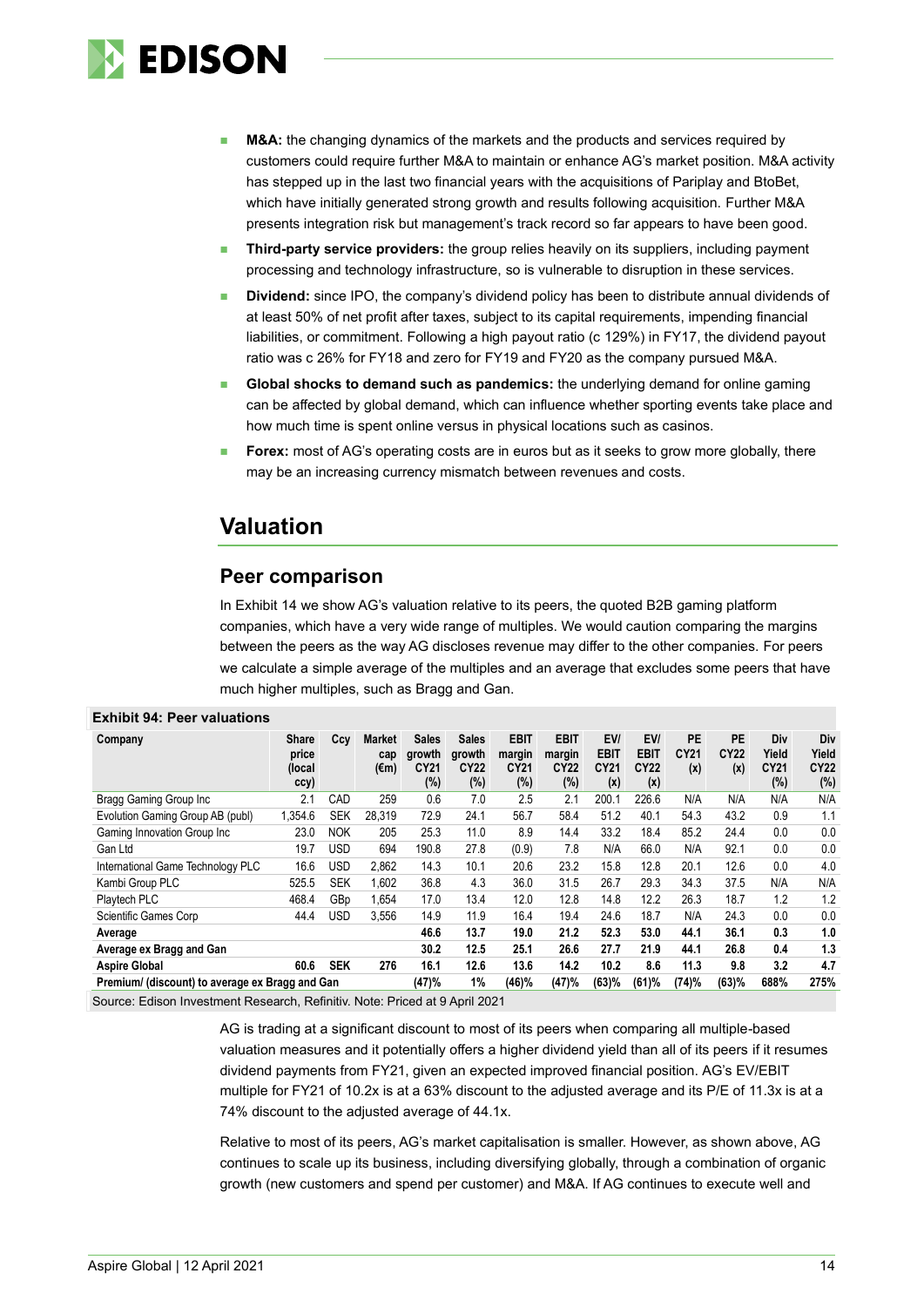

grow as management anticipates, we would expect the valuation gap relative to its larger peers to narrow.

## **DCF**

We have also performed a DCF analysis with 5% annual revenue growth for three years beyond our explicit forecast period, followed by 2% annual growth thereafter. We assume a stable EBITDA margin beyond our forecast period of 18.8%. Using a WACC of 9.0% and terminal growth of 2% produces a value per share of SEK95. For FY21, our core DCF valuation of SEK95 would equate to an EV/EBIT multiple of 16.0x, P/E of 17.7x, and dividend yield of 2.0%, still comparing favourably with the above peers.

#### **Exhibit 105: DCF sensitivity (SEK/share)**

| ------------------Terminal growth rate------------------ |        |       |       |       |       |       |  |  |  |
|----------------------------------------------------------|--------|-------|-------|-------|-------|-------|--|--|--|
|                                                          |        | 1.00% | 2.00% | 3.00% | 4.00% | 5.00% |  |  |  |
|                                                          | 11.50% | 65    | 68    | 72    | 78    | 85    |  |  |  |
|                                                          | 11.00% | 69    | 73    | 77    | 84    | 92    |  |  |  |
|                                                          | 10.50% | 73    | 77    | 83    | 90    | 100   |  |  |  |
|                                                          | 10.00% | 77    | 83    | 89    | 98    | 111   |  |  |  |
|                                                          | 9.50%  | 82    | 89    | 97    | 107   | 123   |  |  |  |
|                                                          | 9.00%  | 88    | 95    | 105   | 119   | 139   |  |  |  |
| WAC                                                      | 8.50%  | 95    | 103   | 115   | 132   | 159   |  |  |  |
|                                                          | 8.00%  | 102   | 113   | 127   | 149   | 186   |  |  |  |
|                                                          | 7.50%  | 111   | 124   | 142   | 171   | 223   |  |  |  |
|                                                          | 7.00%  | 121   | 137   | 161   | 200   | 280   |  |  |  |

Source: Edison Investment Research

## **Financials**

## **Income statement: Improving profitability**

Since FY16 AG's revenue has grown from €61m to €161.9m, a CAGR of c 28%, translating to a CAGR for EBITDA of 24%, from €11.4m in FY16 to €27.1m in FY20. The EBITDA margin has reduced from 18.7% to 16.7%. In December 2018, management introduced long-term guidance for FY21 of revenue of €200m and EBITDA of €32m. At the time of the IPO, AG's management introduced guidance for FY20 of €120m, which it exceeded more than a year ahead of schedule.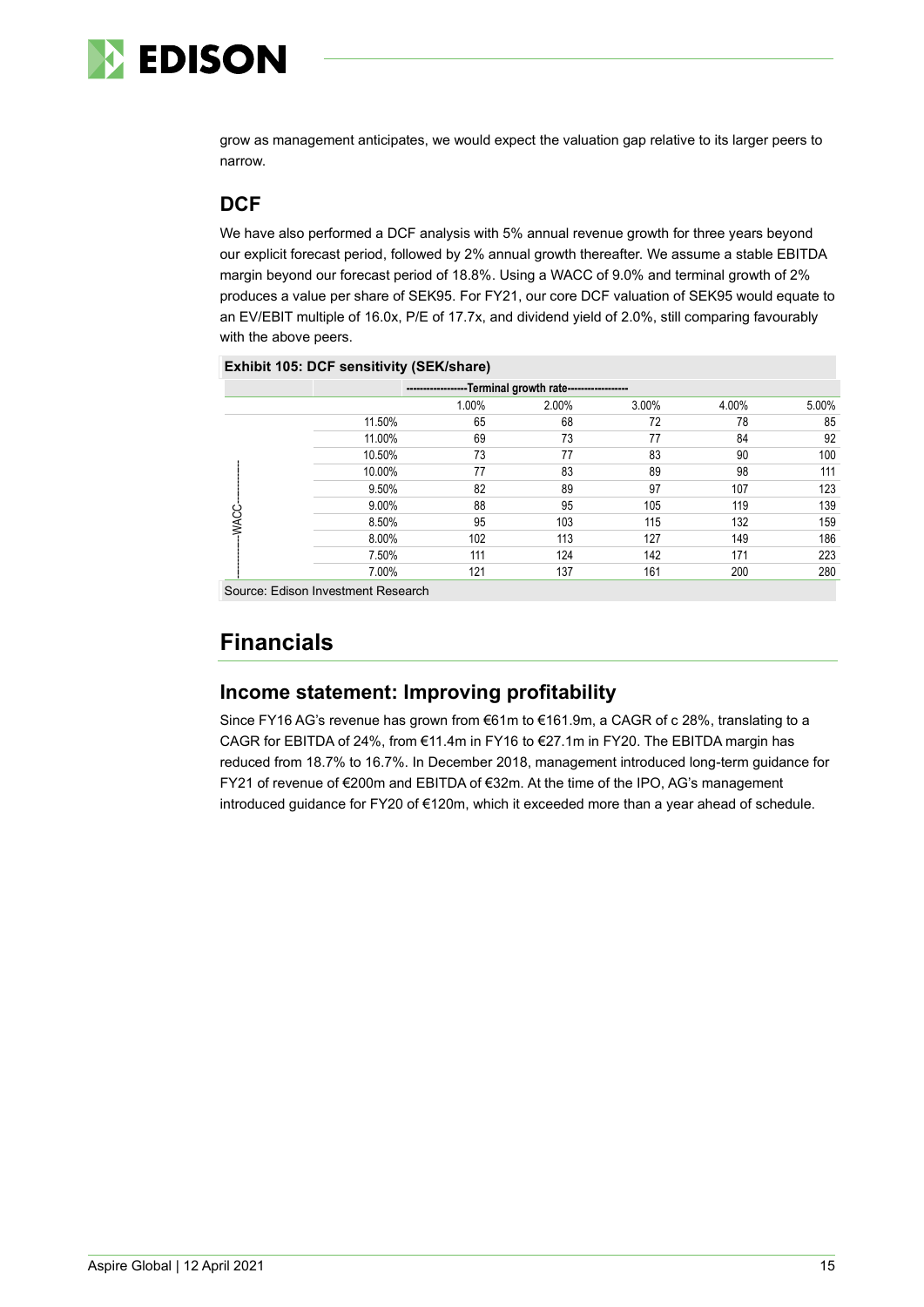

|  |  |  | Exhibit 116: Income statement |
|--|--|--|-------------------------------|
|--|--|--|-------------------------------|

| €m                         | <b>FY16</b> | <b>FY17</b> | <b>FY18</b> | <b>FY19</b> | <b>FY20</b> | FY21e | FY22e |
|----------------------------|-------------|-------------|-------------|-------------|-------------|-------|-------|
| Revenue (inc VAT)          | 61.0        | 71.9        | 104.6       | 131.4       | 161.9       | 187.7 | 211.3 |
| - Core                     | 30.0        | 37.1        | 56.6        | 78.1        | 92.7        | 101.9 | 112.9 |
| - Games                    |             |             |             | 3.1         | 16.0        | 19.7  | 24.0  |
| - Sport                    |             |             |             |             | 2.2         | 11.5  | 15.9  |
| - B2B total                | 30.0        | 37.1        | 56.6        | 81.1        | 110.9       | 133.1 | 152.8 |
| $-B2C$                     | 31.0        | 34.8        | 48.0        | 50.3        | 51.0        | 54.6  | 58.5  |
| <b>VAT</b>                 | (0.8)       | (1.1)       | (2.1)       | (3.9)       | (5.1)       | (5.6) | (6.2) |
| Revenue (excl VAT)         | 60.2        | 70.8        | 102.5       | 127.5       | 156.8       | 182.1 | 205.0 |
| - Core                     | 29.7        | 36.8        | 56.1        | 80.0        | 91.2        | 100.1 | 110.8 |
| - Games                    |             |             |             |             | 16.0        | 19.7  | 24.0  |
| - Sport                    |             |             |             |             | 2.2         | 11.5  | 15.9  |
| - B2B total                | 29.7        | 36.8        | 56.1        | 80.0        | 109.4       | 131.3 | 150.7 |
| $-B2C$                     | 30.5        | 33.9        | 46.4        | 47.5        | 47.5        | 50.8  | 54.3  |
| Gaming duties              | (2.6)       | (3.0)       | (4.4)       | (4.2)       | (4.3)       |       |       |
| Distribution expenses      | (36.8)      | (42.9)      | (64.1)      | (87.1)      | (108.4)     |       |       |
| Admin. expenses            | (9.3)       | (10.6)      | (12.8)      | (14.6)      | (17.0)      |       |       |
| EBITDA (AG definition)     | 11.4        | 14.3        | 21.2        | 21.7        | 27.1        | 32.8  | 38.5  |
| - Core                     | 7.2         | 7.9         | 12.4        | 15.4        | 16.1        | 17.7  | 19.7  |
| - Games                    | 0.0         | 0.0         | 0.0         | 0.5         | 4.2         | 5.1   | 6.2   |
| - Sport                    | 0.0         | 0.0         | 0.0         | 0.0         | 0.6         | 3.4   | 5.6   |
| - B2B total                | 7.2         | 7.9         | 12.4        | 15.9        | 20.9        | 26.2  | 31.4  |
| $-B2C$                     | 4.2         | 6.4         | 8.8         | 5.8         | 6.2         | 6.6   | 7.1   |
| As % of revenue (inc VAT): |             |             |             |             |             |       |       |
| <b>VAT</b>                 | $(1.4\%)$   | $(1.6\%)$   | $(2.0\%)$   | $(3.0\%)$   | $(3.1\%)$   |       |       |
| Gaming duties              | (4.3%)      | $(4.2\%)$   | (4.2%)      | (3.2%)      | (2.7%)      |       |       |
| Distribution expenses      | $(60.4\%)$  | $(59.6\%)$  | (61.3%)     | (66.2%)     | $(67.0\%)$  |       |       |
| Admin. expenses            | (15.3%)     | $(14.8\%)$  | $(12.2\%)$  | $(11.1\%)$  | $(10.5\%)$  |       |       |
| EBITDA margins:            | 18.7%       | 19.8%       | 20.3%       | 16.5%       | 16.7%       | 17.5% | 18.2% |
| - Core                     | 23.9%       | 21.2%       | 21.9%       | 19.7%       | 17.4%       | 17.4% | 17.4% |
| - Games                    |             |             |             | 16.9%       | 26.0%       | 26.0% | 26.0% |
| - Sport                    |             |             |             |             | 29.0%       | 29.2% | 35.0% |
| - B2B total                | 23.9%       | 21.2%       | 21.9%       | 19.6%       | 18.9%       | 19.7% | 20.6% |
| $-B2C$                     | 13.6%       | 18.3%       | 18.3%       | 11.5%       | 12.1%       | 12.1% | 12.1% |

Source: Aspire Global, Edison Investment Research

The key features of the income statement are:

- **Revenue:** our segmental forecasts above produce group revenue growth of 16% in FY21 to €187.7m and 13% to €211.3m in FY22. Our FY21 forecast is lower than management's guidance set in December 2018 of €200.0m. We expect Games and Sport to produce the highest rates of growth, with Games 23% and Sports c 68% (proforma).
- **EBITDA:** we forecast EBITDA of €32.8m in FY21 and €38.5m in FY22, growth of 15% on a pro forma basis in FY21 and 17% in FY22. Our forecast for EBITDA of €32.8m is greater than management's guidance of €32.0m, as is the margin of 17.5% versus guidance of 16.0%. We rationalise this by the recent acquisition of the higher-margin Games (26.0%) and Sports (29.0%) segments since management introduced its guidance. The cost drivers to the decline in group EBITDA margin have been the increase in distribution expenses relative to revenue offset by relative declines in admin. expenses and gaming duties. Distribution costs include the royalty payments, namely, the partners' share of NGR of the Core segment and the marketing costs of the B2C segment. Distribution costs have increased due to management's deliberate strategy to increase AG's exposure to regulated and taxed markets, where operating costs are higher but more predictable, and it provides more favourable terms to partners than in nonregulated markets. Management is optimistic the continued focus on increasing exposure to regulated markets could be less of a drag on margins as increased scale following M&A and the introduction of more automated processes can offset the higher costs of regulated markets. Admin expenses include staff costs and professional expenses and have represented a good source of operational gearing and as AG grows this is likely to continue. In addition, gaming duties could increase relative to revenue given the greater exposure to regulated markets;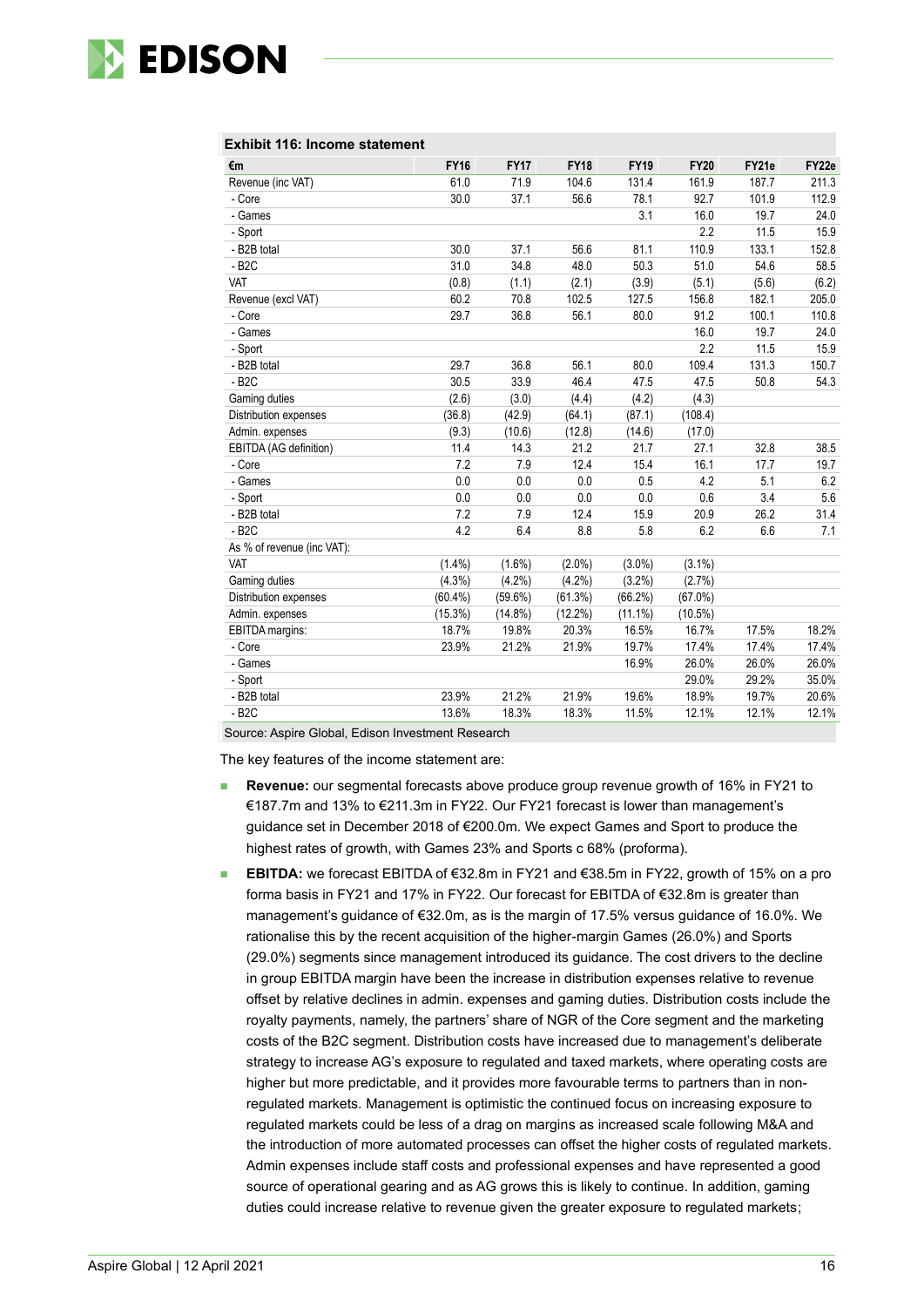

however, the relative expense will depend on the mix and level of gaming duties in individual countries.

- Tax: AG's effective group tax rate in FY20 was 8.5%, which we assume will continue in our forecast years and beyond. The Maltese corporate tax rate is 35%; however, according to the Maltese tax regime a material portion of tax is refundable, which reduces the Maltese effective rate to 5%, and the group rate to 8.5%.
- Associates: AG discloses its share of associate losses after tax, below profit after tax in the income statement. In our financial summary we also highlight PBT with the inclusion of these operating losses. We assume a similar loss contribution of €2.0m from associates in FY21 before reducing to €1m in FY22.
- ◼ **Dividend:** we assume AG will return to paying a dividend with a gradual build in the payout ratio to 40% for FY21 and 50% for FY22, which compares with management's stated policy of distributing at least 50% of net profit after taxes.

## **Cash flow: Expecting higher cash flow generation**

Between FY16 and FY20, AG's free cash flow CAGR was 16%, up from €10.5m to €18.9m. The strong operating cash flow CAGR of 21% has helped to fund greater internal investment to develop the platform and services.

| €m                                             | <b>FY16</b> | <b>FY17</b> | <b>FY18</b> | <b>FY19</b> | <b>FY20</b> | FY21e     | FY22e     |
|------------------------------------------------|-------------|-------------|-------------|-------------|-------------|-----------|-----------|
| Operating cash flow (excl. interest)           | 13.0        | 16.0        | 24.5        | 4.5         | 29.6        | 32.7      | 37.7      |
| - PBT                                          | 12.3        | 13.0        | 19.5        | 16.9        | 16.4        | 26.5      | 29.6      |
| - Working capital                              | (0.2)       | 0.8         | 4.5         | (2.4)       | 5.9         | 3.2       | 2.7       |
| - Tax paid                                     | (0.8)       | (0.1)       | (0.9)       | (14.5)      | (1.3)       | (2.3)     | (2.5)     |
| Investing cash flow                            | (2.8)       | (7.6)       | (6.8)       | (21.3)      | (26.5)      | (16.9)    | (12.3)    |
| - Capex                                        | (0.1)       | (0.6)       | (0.3)       | (0.7)       | (0.4)       | (0.5)     | (0.5)     |
| - Intangibles                                  | (2.3)       | (3.1)       | (3.6)       | (5.6)       | (8.3)       | (9.6)     | (10.8)    |
| - Acquisitions                                 | 0.0         | 0.0         | 0.0         | (12.8)      | (15.6)      | (4.7)     | 0.0       |
| - Investment in associates                     | (0.4)       | (4.0)       | (2.8)       | (2.2)       | (2.1)       | (2.0)     | (1.0)     |
| Financing cash flow                            | (11.6)      | (7.3)       | 22.6        | (8.0)       | (3.5)       | (19.3)    | (1.8)     |
| - Dividends                                    | (11.5)      | (12.0)      | (3.8)       | (5.4)       | 0.0         | 0.0       | (8.9)     |
| - Share issue                                  | 0.0         | 4.8         | 0.0         | 0.0         | 0.0         | 0.0       | 0.0       |
| - Borrowings                                   | 0.0         | 0.0         | 26.9        | 0.0         | 0.0         | (17.9)    | (10.0)    |
| - Interest                                     | 0.0         | 0.0         | (0.8)       | (2.0)       | (2.0)       | (1.3)     | (0.4)     |
| - Other                                        |             |             |             |             |             |           | 17.5      |
| Closing cash                                   | 12.3        | 13.4        | 53.7        | 29.0        | 28.7        | 25.3      | 48.9      |
| Closing cash excl. client deposits             | 9.2         | 9.9         | 47.0        | 23.5        | 22.7        | 18.3      | 41.1      |
| Closing net debt/ (cash) excl. client deposits | (9.2)       | (9.9)       | (19.7)      | 4.1         | 5.2         | (8.3)     | (41.1)    |
| Free cash flow                                 | 10.5        | 12.4        | 19.7        | (3.8)       | 18.9        | 21.2      | 26.0      |
| Relative to revenue:                           |             |             |             |             |             |           |           |
| Operating cash flow (excl. interest)           | 21.2%       | 22.3%       | 23.4%       | 3.5%        | 18.3%       | 17.4%     | 17.9%     |
| - PBT                                          | 20.1%       | 18.1%       | 18.6%       | 12.9%       | 10.1%       | 14.1%     | 14.0%     |
| - Working capital                              | $(0.4\%)$   | 1.1%        | 4.3%        | $(1.8\%)$   | 3.7%        | 1.7%      | 1.3%      |
| - Tax paid                                     | $(1.4\%)$   | $(0.2\%)$   | (0.8%       | $(11.0\%)$  | (0.8%       | $(1.2\%)$ | (1.2%)    |
| Investing cash flow                            | $(4.6\%)$   | $(10.6\%)$  | (6.5%)      | (16.2%)     | (16.3%)     | $(9.0\%)$ | (5.8%)    |
| - Capex                                        | (0.2%       | (0.8% )     | $(0.3\%)$   | $(0.6\%)$   | $(0.3\%)$   | $(0.3\%)$ | $(0.2\%)$ |
| - Intangibles                                  | (3.7%)      | (4.3%)      | $(3.4\%)$   | $(4.2\%)$   | $(5.1\%)$   | $(5.1\%)$ | $(5.1\%)$ |
| Free cash flow                                 | 17.3%       | 17.2%       | 18.9%       | $(2.9\%)$   | 11.7%       | 11.3%     | 12.3%     |

#### **Exhibit 127: Summary cash flow**

Source: Aspire Global. Edison Investment Research

We forecast relatively consistent operating and free cash flow generation in FY21 and FY22 mainly due to AG's increasing profitability and the associated tax.

Working capital typically represents a positive inflow as customers are required to make deposits ahead of bets. FY19's operating cash flow was negatively affected by a tax settlement with the Israeli tax authority with respect to jurisdiction and transfer pricing amongst the group entities for the period 2008–2018.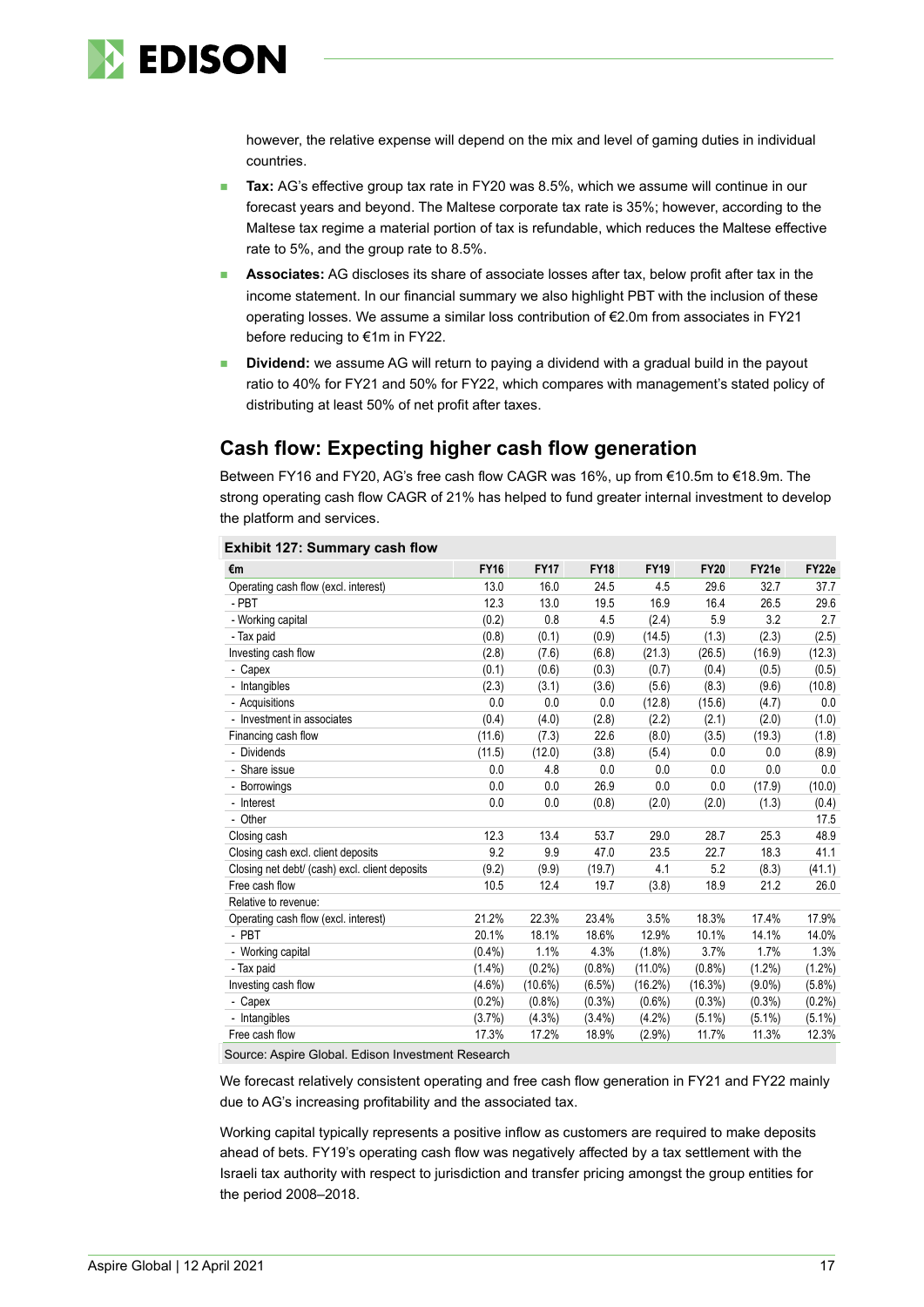

AG's fixed capital intensity is low, with limited capex, whereas there has been a modest increase in the level of investment in intangibles, namely capitalised development costs, relative to revenue. In FY21, AG is due to make its first deferred payment for the acquisition of BtoBet of €4.7m.

## **Balance sheet: Capital light and limited net debt**

AG has a robust balance sheet with a small net debt position of €5.2m at the end of FY20, excluding client cash (€6.0m) and IFRS 16 lease liabilities (€2.5m). Due to the nature of AG's business and its recent acquisitions, the main non-current assets on the balance sheet are intangible assets (€38.5m) and goodwill (€28.9m), a total of €67.4m from a total asset base of €144.3m.

The other significant non-current asset is a related party loan from NeoGames, which shares two board directors with AG, that totalled €14.5m at the end of FY20. The loan could be worth up to €18.0m depending on exchange rates when it is due to be repaid to AG in March 2022, including the further interest accrual of €3.5m. We conservatively, include a lower estimated interest accrual of c €3m. When repaid, the funds will be used to replenish AG's cash balances, which in the interim, along with one-year c €10m bridging loans from major shareholders, are funding the April 2021 €27.9m bond maturity.

The main current assets at the end of FY20 were cash €28.7m (including client cash of €6.0m, which we exclude from our definition of AG's cash position) and trade receivables of €13.2m, which are typically money owed by payment processors that remit funds to AG on behalf of the players.

At the end of FY20, the most significant near-term liability was the April 21 bond maturity and accrued interest of €27.9m, which is being funded as highlighted above. In addition, there was total deferred and contingent consideration for recent acquisitions with repayment dues of €4.8m in FY21 and €17.7m in FY23, shown in the cash flow above.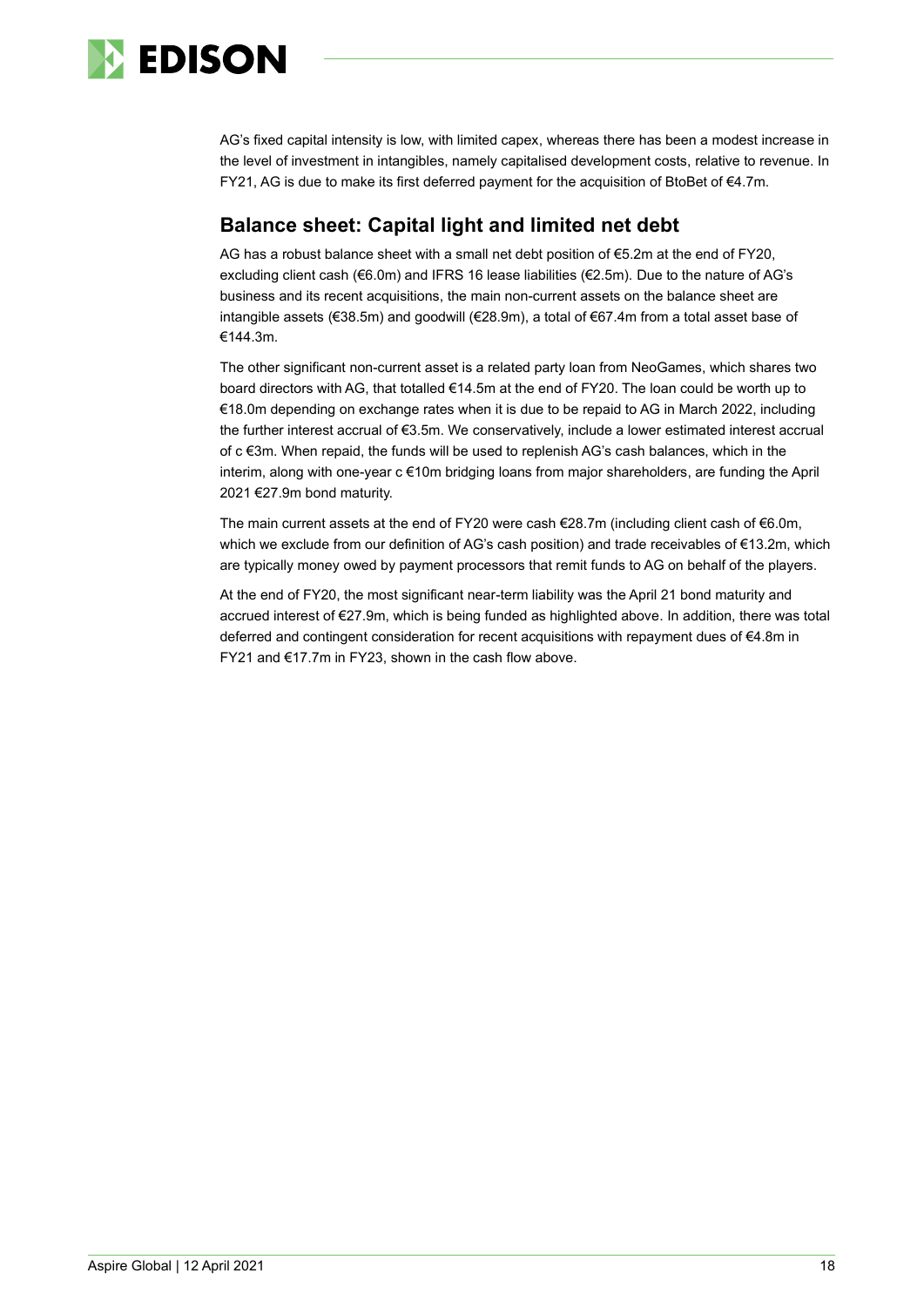

#### **Exhibit 18: Financial summary**

| <b>INCOME STATEMENT</b><br>61.0<br>71.9<br>104.6<br>131.4<br>161.9<br>187.7<br>211.3<br>Revenue<br>(0.8)<br>(3.9)<br>VAT<br>(1.1)<br>(2.1)<br>(5.1)<br>(5.6)<br>(6.2)<br>60.2<br>102.5<br>70.8<br>127.5<br>156.8<br>182.1<br>205.0<br>Net revenue<br>(56.2)<br>(81.1)<br>(48.7)<br>(105.7)<br>(129.2)<br>(148.7)<br>(166.0)<br>Operating costs<br>21.4<br>11.5<br>14.6<br>21.8<br>27.6<br>33.3<br>39.1<br>EBITDA (Edison)<br>38.5<br><b>EBITDA</b><br>11.4<br>14.3<br>21.2<br>21.7<br>27.1<br>32.8<br>22.8<br>26.9<br>32.1<br>Normalised operating profit<br>10.6<br>13.3<br>19.5<br>18.7<br>0.0<br>Amortisation of acquired intangibles<br>0.0<br>0.0<br>(0.9)<br>(1.5)<br>(1.7)<br>(1.6)<br>Share-based payments<br>(0.1)<br>(0.3)<br>(0.2)<br>(0.1)<br>(0.5)<br>(0.5)<br>(0.5)<br>10.6<br>13.0<br>19.3<br>20.8<br>24.7<br>30.0<br>Reported operating profit<br>17.7<br>0.2<br>1.8<br>Net Interest<br>1.7<br>(0.0)<br>(0.8)<br>(4.4)<br>(0.4)<br>28.7<br>Profit Before Tax (norm)<br>12.3<br>19.7<br>17.9<br>31.7<br>13.3<br>18.4<br>12.3<br>13.0<br>19.5<br>26.5<br>29.6<br>16.9<br>16.4<br>Profit Before Tax (reported)<br>12.3<br>10.6<br>17.2<br>15.4<br>14.5<br>24.5<br>28.6<br>Profit Before Tax (incl associates)<br>(0.7)<br>(0.8)<br>(1.0)<br>(2.3)<br>(2.5)<br>Reported tax<br>(15.0)<br>(1.4)<br>Profit After Tax (norm)<br>11.6<br>12.6<br>18.7<br>16.5<br>17.0<br>26.5<br>29.2<br>12.3<br>1.9<br>24.2<br>11.6<br>18.5<br>15.0<br>27.1<br>Profit After Tax (reported)<br>0.0<br>(2.5)<br>(2.3)<br>(1.5)<br>(1.9)<br>(2.0)<br>(1.0)<br>Associates<br>3.6<br>1.3<br>0.0<br>0.0<br>0.0<br>0.0<br>0.0<br>Discontinued operations<br>11.6<br>10.1<br>16.4<br>24.5<br>28.2<br>Net income (normalised)<br>15.0<br>15.1<br>11.1<br>16.2<br>13.1<br>22.2<br>15.1<br>0.4<br>26.1<br>Net income (reported)<br>42.0<br>46.4<br>43.0<br>44.5<br>46.0<br>46.4<br>46.4<br>Basic average number of shares outstanding (m)<br>0.24<br>0.37<br>0.33<br>0.53<br>0.28<br>0.33<br>0.61<br>EPS - basic normalised $(€)$<br>0.27<br>0.22<br>0.32<br>0.52<br>EPS - diluted normalised $(€)$<br>0.35<br>0.32<br>0.60<br>0.26<br>0.28<br>0.48<br>0.56<br>EPS - basic reported (€)<br>0.36<br>0.36<br>0.01<br>0.28<br>Dividend $(\epsilon)$<br>0.27<br>0.09<br>0.00<br>0.00<br>0.19<br>0.28<br>N/A<br>45.4<br>25.7<br>23.2<br>15.9<br>12.6<br>Revenue growth (%)<br>17.9<br>20.3<br>16.7<br>17.5<br>18.2<br>EBITDA Margin (%)<br>18.7<br>19.8<br>16.5<br>14.4<br>17.4<br>18.6<br>18.7<br>14.2<br>14.1<br>15.2<br>Normalised Operating Margin<br><b>BALANCE SHEET</b><br>89.1<br><b>Fixed Assets</b><br>18.5<br>17.3<br>21.9<br>47.2<br>95.8<br>82.7<br>2.8<br>5.0<br>25.6<br>71.3<br>Intangible Assets and goodwill<br>7.0<br>67.4<br>75.8<br>1.3<br>1.2<br>4.3<br>3.8<br>3.6<br>Tangible Assets and Right-of-use assets<br>1.1<br>3.5<br>14.6<br>11.0<br>13.7<br>20.9<br>3.4<br>17.3<br>17.9<br>Investments & other<br>24.5<br>34.3<br>55.2<br>53.6<br>76.2<br>54.1<br>79.1<br><b>Current Assets</b><br>20.1<br>29.9<br>10.7<br>21.7<br>24.6<br>26.2<br>28.0<br>Debtors<br>12.3<br>53.7<br>29.0<br>28.7<br>25.3<br>48.9<br>13.4<br>Cash & cash equivalents including client cash<br>0.9<br>$0.8\,$<br>Other and restricted cash<br>1.5<br>0.4<br>0.3<br>0.3<br>0.3<br><b>Current Liabilities</b><br>(15.4)<br>(25.5)<br>(32.2)<br>(37.7)<br>(77.1)<br>(68.3)<br>(67.1)<br>Creditors<br>(6.8)<br>(13.7)<br>(24.2)<br>(28.2)<br>(32.0)<br>(11.5)<br>(16.6)<br>(11.3)<br>Tax and social security<br>(5.6)<br>(10.5)<br>(12.9)<br>(12.3)<br>(12.3)<br>(12.3)<br>(27.9)<br>0.0<br>Short term borrowings<br>0.0<br>0.0<br>(0.5)<br>(0.5)<br>(10.0)<br>(3.0)<br>(12.7)<br>(22.8)<br>Other<br>(3.5)<br>(6.7)<br>(7.6)<br>(17.8)<br>Long Term Liabilities<br>(0.7)<br>(0.7)<br>(27.5)<br>(29.4)<br>(19.2)<br>(19.2)<br>(19.2)<br>0.0<br>0.0<br>(26.9)<br>(27.2)<br>0.0<br>0.0<br>0.0<br>Long term borrowings<br>Other long term liabilities<br>(0.7)<br>(0.7)<br>(0.7)<br>(2.2)<br>(19.2)<br>(19.2)<br>(19.2)<br>26.8<br>25.4<br>38.5<br>34.2<br>47.9<br>61.9<br>75.5<br><b>Net Assets</b><br>0.2<br>Minority interests<br>0.2<br>0.2<br>0.2<br>(0.3)<br>(0.3)<br>(0.3)<br>27.0<br>25.6<br>38.7<br>34.4<br>47.6<br>61.6<br>75.2<br>Shareholders' equity<br><b>CASH FLOW</b><br>10.6<br>19.5<br>22.8<br>26.9<br>32.1<br>Normalised operating profit<br>13.3<br>18.7<br>0.8<br>1.2<br>1.9<br>4.0<br>6.3<br>6.4<br>6.9<br>Depreciation and amortisation<br>(0.2)<br>5.9<br>3.2<br>2.7<br>Working capital<br>0.8<br>4.5<br>(2.4)<br>2.5<br>Exceptional & other<br>0.8<br>(0.6)<br>(1.3)<br>(4.1)<br>(1.6)<br>(1.6)<br>(0.8)<br>(0.1)<br>(2.3)<br>(2.5)<br>Tax<br>(0.9)<br>(14.5)<br>(1.3)<br>13.0<br>4.5<br>32.7<br>16.0<br>24.5<br>29.6<br>37.7<br>Net operating cash flow<br>(2.4)<br>(3.6)<br>(3.9)<br>(6.3)<br>(8.7)<br>(10.1)<br>(11.3)<br>Capex<br>0.0<br>Acquisitions/disposals<br>0.0<br>0.0<br>0.0<br>(4.7)<br>(12.8)<br>(15.6)<br>(0.4)<br>(1.0)<br>(4.0)<br>(2.8)<br>(2.1)<br>(2.0)<br>Associates<br>(2.2)<br>Net interest<br>0.0<br>0.0<br>(0.8)<br>(2.0)<br>(1.3)<br>(0.4)<br>(2.0)<br>0.0<br>4.8<br>0.0<br>0.0<br>0.0<br>0.0<br>0.0<br>Equity financing<br>0.0<br>0.0<br>26.9<br>0.0<br>0.0<br>(17.9)<br>(10.0)<br>Debt financing<br>(11.5)<br>0.0<br><b>Dividends</b><br>(12.0)<br>(3.8)<br>(5.4)<br>0.0<br>(8.9)<br>Other<br>(0.1)<br>(0.1)<br>(0.5)<br>(1.5)<br>0.0<br>17.5<br>0.4<br>Net Cash Flow<br>(1.432)<br>1.152<br>40.308<br>(24.685)<br>(0.325)<br>(3.448)<br>23.630<br>Opening net debt/(cash) ex client money<br>(10.7)<br>(9.2)<br>4.1<br>(8.3)<br>(9.9)<br>(19.7)<br>5.2<br>0.0<br>0.0<br>0.0<br>0.0<br>0.0<br>0.0<br>FX<br>0.0<br>Other non-cash movements<br>0.0<br>9.1<br>(0.5)<br>(30.5)<br>0.9<br>(0.7)<br>17.0<br>(9.2)<br>4.1<br>5.2<br>Closing net debt/(cash) ex client money<br>(9.9)<br>(19.7)<br>(8.3)<br>(41.1)<br>Source: Aspire Global, Edison Investment Research. Note: *Associates included above the line to illustrate effect on PBT. |             | €'m | 2016        | 2017        | 2018        | 2019        | 2020        | 2021e       | 2022e       |
|----------------------------------------------------------------------------------------------------------------------------------------------------------------------------------------------------------------------------------------------------------------------------------------------------------------------------------------------------------------------------------------------------------------------------------------------------------------------------------------------------------------------------------------------------------------------------------------------------------------------------------------------------------------------------------------------------------------------------------------------------------------------------------------------------------------------------------------------------------------------------------------------------------------------------------------------------------------------------------------------------------------------------------------------------------------------------------------------------------------------------------------------------------------------------------------------------------------------------------------------------------------------------------------------------------------------------------------------------------------------------------------------------------------------------------------------------------------------------------------------------------------------------------------------------------------------------------------------------------------------------------------------------------------------------------------------------------------------------------------------------------------------------------------------------------------------------------------------------------------------------------------------------------------------------------------------------------------------------------------------------------------------------------------------------------------------------------------------------------------------------------------------------------------------------------------------------------------------------------------------------------------------------------------------------------------------------------------------------------------------------------------------------------------------------------------------------------------------------------------------------------------------------------------------------------------------------------------------------------------------------------------------------------------------------------------------------------------------------------------------------------------------------------------------------------------------------------------------------------------------------------------------------------------------------------------------------------------------------------------------------------------------------------------------------------------------------------------------------------------------------------------------------------------------------------------------------------------------------------------------------------------------------------------------------------------------------------------------------------------------------------------------------------------------------------------------------------------------------------------------------------------------------------------------------------------------------------------------------------------------------------------------------------------------------------------------------------------------------------------------------------------------------------------------------------------------------------------------------------------------------------------------------------------------------------------------------------------------------------------------------------------------------------------------------------------------------------------------------------------------------------------------------------------------------------------------------------------------------------------------------------------------------------------------------------------------------------------------------------------------------------------------------------------------------------------------------------------------------------------------------------------------------------------------------------------------------------------------------------------------------------------------------------------------------------------------------------------------------------------------------------------------------------------------------------------------------------------------------------------------------------------------------------------------------------------------------------------------------------------------------------------------------------------------------------------------------------------------------------------------------------------------------------------------------------------------------------------------------------------------------------------------------------------------------------------------------------------------------------------------------------------------------------------------------------------------------------------------------------------------------------------------------------------------------------------------------------------------------------------------------------------------------------------------------------------------------------------------------------------------------------------------------------------------------------------------------------------------------------------------------------------------------------------------------------------------------------------|-------------|-----|-------------|-------------|-------------|-------------|-------------|-------------|-------------|
|                                                                                                                                                                                                                                                                                                                                                                                                                                                                                                                                                                                                                                                                                                                                                                                                                                                                                                                                                                                                                                                                                                                                                                                                                                                                                                                                                                                                                                                                                                                                                                                                                                                                                                                                                                                                                                                                                                                                                                                                                                                                                                                                                                                                                                                                                                                                                                                                                                                                                                                                                                                                                                                                                                                                                                                                                                                                                                                                                                                                                                                                                                                                                                                                                                                                                                                                                                                                                                                                                                                                                                                                                                                                                                                                                                                                                                                                                                                                                                                                                                                                                                                                                                                                                                                                                                                                                                                                                                                                                                                                                                                                                                                                                                                                                                                                                                                                                                                                                                                                                                                                                                                                                                                                                                                                                                                                                                                                                                                                                                                                                                                                                                                                                                                                                                                                                                                                                                                                                                | 31-December |     | <b>IFRS</b> | <b>IFRS</b> | <b>IFRS</b> | <b>IFRS</b> | <b>IFRS</b> | <b>IFRS</b> | <b>IFRS</b> |
|                                                                                                                                                                                                                                                                                                                                                                                                                                                                                                                                                                                                                                                                                                                                                                                                                                                                                                                                                                                                                                                                                                                                                                                                                                                                                                                                                                                                                                                                                                                                                                                                                                                                                                                                                                                                                                                                                                                                                                                                                                                                                                                                                                                                                                                                                                                                                                                                                                                                                                                                                                                                                                                                                                                                                                                                                                                                                                                                                                                                                                                                                                                                                                                                                                                                                                                                                                                                                                                                                                                                                                                                                                                                                                                                                                                                                                                                                                                                                                                                                                                                                                                                                                                                                                                                                                                                                                                                                                                                                                                                                                                                                                                                                                                                                                                                                                                                                                                                                                                                                                                                                                                                                                                                                                                                                                                                                                                                                                                                                                                                                                                                                                                                                                                                                                                                                                                                                                                                                                |             |     |             |             |             |             |             |             |             |
|                                                                                                                                                                                                                                                                                                                                                                                                                                                                                                                                                                                                                                                                                                                                                                                                                                                                                                                                                                                                                                                                                                                                                                                                                                                                                                                                                                                                                                                                                                                                                                                                                                                                                                                                                                                                                                                                                                                                                                                                                                                                                                                                                                                                                                                                                                                                                                                                                                                                                                                                                                                                                                                                                                                                                                                                                                                                                                                                                                                                                                                                                                                                                                                                                                                                                                                                                                                                                                                                                                                                                                                                                                                                                                                                                                                                                                                                                                                                                                                                                                                                                                                                                                                                                                                                                                                                                                                                                                                                                                                                                                                                                                                                                                                                                                                                                                                                                                                                                                                                                                                                                                                                                                                                                                                                                                                                                                                                                                                                                                                                                                                                                                                                                                                                                                                                                                                                                                                                                                |             |     |             |             |             |             |             |             |             |
|                                                                                                                                                                                                                                                                                                                                                                                                                                                                                                                                                                                                                                                                                                                                                                                                                                                                                                                                                                                                                                                                                                                                                                                                                                                                                                                                                                                                                                                                                                                                                                                                                                                                                                                                                                                                                                                                                                                                                                                                                                                                                                                                                                                                                                                                                                                                                                                                                                                                                                                                                                                                                                                                                                                                                                                                                                                                                                                                                                                                                                                                                                                                                                                                                                                                                                                                                                                                                                                                                                                                                                                                                                                                                                                                                                                                                                                                                                                                                                                                                                                                                                                                                                                                                                                                                                                                                                                                                                                                                                                                                                                                                                                                                                                                                                                                                                                                                                                                                                                                                                                                                                                                                                                                                                                                                                                                                                                                                                                                                                                                                                                                                                                                                                                                                                                                                                                                                                                                                                |             |     |             |             |             |             |             |             |             |
|                                                                                                                                                                                                                                                                                                                                                                                                                                                                                                                                                                                                                                                                                                                                                                                                                                                                                                                                                                                                                                                                                                                                                                                                                                                                                                                                                                                                                                                                                                                                                                                                                                                                                                                                                                                                                                                                                                                                                                                                                                                                                                                                                                                                                                                                                                                                                                                                                                                                                                                                                                                                                                                                                                                                                                                                                                                                                                                                                                                                                                                                                                                                                                                                                                                                                                                                                                                                                                                                                                                                                                                                                                                                                                                                                                                                                                                                                                                                                                                                                                                                                                                                                                                                                                                                                                                                                                                                                                                                                                                                                                                                                                                                                                                                                                                                                                                                                                                                                                                                                                                                                                                                                                                                                                                                                                                                                                                                                                                                                                                                                                                                                                                                                                                                                                                                                                                                                                                                                                |             |     |             |             |             |             |             |             |             |
|                                                                                                                                                                                                                                                                                                                                                                                                                                                                                                                                                                                                                                                                                                                                                                                                                                                                                                                                                                                                                                                                                                                                                                                                                                                                                                                                                                                                                                                                                                                                                                                                                                                                                                                                                                                                                                                                                                                                                                                                                                                                                                                                                                                                                                                                                                                                                                                                                                                                                                                                                                                                                                                                                                                                                                                                                                                                                                                                                                                                                                                                                                                                                                                                                                                                                                                                                                                                                                                                                                                                                                                                                                                                                                                                                                                                                                                                                                                                                                                                                                                                                                                                                                                                                                                                                                                                                                                                                                                                                                                                                                                                                                                                                                                                                                                                                                                                                                                                                                                                                                                                                                                                                                                                                                                                                                                                                                                                                                                                                                                                                                                                                                                                                                                                                                                                                                                                                                                                                                |             |     |             |             |             |             |             |             |             |
|                                                                                                                                                                                                                                                                                                                                                                                                                                                                                                                                                                                                                                                                                                                                                                                                                                                                                                                                                                                                                                                                                                                                                                                                                                                                                                                                                                                                                                                                                                                                                                                                                                                                                                                                                                                                                                                                                                                                                                                                                                                                                                                                                                                                                                                                                                                                                                                                                                                                                                                                                                                                                                                                                                                                                                                                                                                                                                                                                                                                                                                                                                                                                                                                                                                                                                                                                                                                                                                                                                                                                                                                                                                                                                                                                                                                                                                                                                                                                                                                                                                                                                                                                                                                                                                                                                                                                                                                                                                                                                                                                                                                                                                                                                                                                                                                                                                                                                                                                                                                                                                                                                                                                                                                                                                                                                                                                                                                                                                                                                                                                                                                                                                                                                                                                                                                                                                                                                                                                                |             |     |             |             |             |             |             |             |             |
|                                                                                                                                                                                                                                                                                                                                                                                                                                                                                                                                                                                                                                                                                                                                                                                                                                                                                                                                                                                                                                                                                                                                                                                                                                                                                                                                                                                                                                                                                                                                                                                                                                                                                                                                                                                                                                                                                                                                                                                                                                                                                                                                                                                                                                                                                                                                                                                                                                                                                                                                                                                                                                                                                                                                                                                                                                                                                                                                                                                                                                                                                                                                                                                                                                                                                                                                                                                                                                                                                                                                                                                                                                                                                                                                                                                                                                                                                                                                                                                                                                                                                                                                                                                                                                                                                                                                                                                                                                                                                                                                                                                                                                                                                                                                                                                                                                                                                                                                                                                                                                                                                                                                                                                                                                                                                                                                                                                                                                                                                                                                                                                                                                                                                                                                                                                                                                                                                                                                                                |             |     |             |             |             |             |             |             |             |
|                                                                                                                                                                                                                                                                                                                                                                                                                                                                                                                                                                                                                                                                                                                                                                                                                                                                                                                                                                                                                                                                                                                                                                                                                                                                                                                                                                                                                                                                                                                                                                                                                                                                                                                                                                                                                                                                                                                                                                                                                                                                                                                                                                                                                                                                                                                                                                                                                                                                                                                                                                                                                                                                                                                                                                                                                                                                                                                                                                                                                                                                                                                                                                                                                                                                                                                                                                                                                                                                                                                                                                                                                                                                                                                                                                                                                                                                                                                                                                                                                                                                                                                                                                                                                                                                                                                                                                                                                                                                                                                                                                                                                                                                                                                                                                                                                                                                                                                                                                                                                                                                                                                                                                                                                                                                                                                                                                                                                                                                                                                                                                                                                                                                                                                                                                                                                                                                                                                                                                |             |     |             |             |             |             |             |             |             |
|                                                                                                                                                                                                                                                                                                                                                                                                                                                                                                                                                                                                                                                                                                                                                                                                                                                                                                                                                                                                                                                                                                                                                                                                                                                                                                                                                                                                                                                                                                                                                                                                                                                                                                                                                                                                                                                                                                                                                                                                                                                                                                                                                                                                                                                                                                                                                                                                                                                                                                                                                                                                                                                                                                                                                                                                                                                                                                                                                                                                                                                                                                                                                                                                                                                                                                                                                                                                                                                                                                                                                                                                                                                                                                                                                                                                                                                                                                                                                                                                                                                                                                                                                                                                                                                                                                                                                                                                                                                                                                                                                                                                                                                                                                                                                                                                                                                                                                                                                                                                                                                                                                                                                                                                                                                                                                                                                                                                                                                                                                                                                                                                                                                                                                                                                                                                                                                                                                                                                                |             |     |             |             |             |             |             |             |             |
|                                                                                                                                                                                                                                                                                                                                                                                                                                                                                                                                                                                                                                                                                                                                                                                                                                                                                                                                                                                                                                                                                                                                                                                                                                                                                                                                                                                                                                                                                                                                                                                                                                                                                                                                                                                                                                                                                                                                                                                                                                                                                                                                                                                                                                                                                                                                                                                                                                                                                                                                                                                                                                                                                                                                                                                                                                                                                                                                                                                                                                                                                                                                                                                                                                                                                                                                                                                                                                                                                                                                                                                                                                                                                                                                                                                                                                                                                                                                                                                                                                                                                                                                                                                                                                                                                                                                                                                                                                                                                                                                                                                                                                                                                                                                                                                                                                                                                                                                                                                                                                                                                                                                                                                                                                                                                                                                                                                                                                                                                                                                                                                                                                                                                                                                                                                                                                                                                                                                                                |             |     |             |             |             |             |             |             |             |
|                                                                                                                                                                                                                                                                                                                                                                                                                                                                                                                                                                                                                                                                                                                                                                                                                                                                                                                                                                                                                                                                                                                                                                                                                                                                                                                                                                                                                                                                                                                                                                                                                                                                                                                                                                                                                                                                                                                                                                                                                                                                                                                                                                                                                                                                                                                                                                                                                                                                                                                                                                                                                                                                                                                                                                                                                                                                                                                                                                                                                                                                                                                                                                                                                                                                                                                                                                                                                                                                                                                                                                                                                                                                                                                                                                                                                                                                                                                                                                                                                                                                                                                                                                                                                                                                                                                                                                                                                                                                                                                                                                                                                                                                                                                                                                                                                                                                                                                                                                                                                                                                                                                                                                                                                                                                                                                                                                                                                                                                                                                                                                                                                                                                                                                                                                                                                                                                                                                                                                |             |     |             |             |             |             |             |             |             |
|                                                                                                                                                                                                                                                                                                                                                                                                                                                                                                                                                                                                                                                                                                                                                                                                                                                                                                                                                                                                                                                                                                                                                                                                                                                                                                                                                                                                                                                                                                                                                                                                                                                                                                                                                                                                                                                                                                                                                                                                                                                                                                                                                                                                                                                                                                                                                                                                                                                                                                                                                                                                                                                                                                                                                                                                                                                                                                                                                                                                                                                                                                                                                                                                                                                                                                                                                                                                                                                                                                                                                                                                                                                                                                                                                                                                                                                                                                                                                                                                                                                                                                                                                                                                                                                                                                                                                                                                                                                                                                                                                                                                                                                                                                                                                                                                                                                                                                                                                                                                                                                                                                                                                                                                                                                                                                                                                                                                                                                                                                                                                                                                                                                                                                                                                                                                                                                                                                                                                                |             |     |             |             |             |             |             |             |             |
|                                                                                                                                                                                                                                                                                                                                                                                                                                                                                                                                                                                                                                                                                                                                                                                                                                                                                                                                                                                                                                                                                                                                                                                                                                                                                                                                                                                                                                                                                                                                                                                                                                                                                                                                                                                                                                                                                                                                                                                                                                                                                                                                                                                                                                                                                                                                                                                                                                                                                                                                                                                                                                                                                                                                                                                                                                                                                                                                                                                                                                                                                                                                                                                                                                                                                                                                                                                                                                                                                                                                                                                                                                                                                                                                                                                                                                                                                                                                                                                                                                                                                                                                                                                                                                                                                                                                                                                                                                                                                                                                                                                                                                                                                                                                                                                                                                                                                                                                                                                                                                                                                                                                                                                                                                                                                                                                                                                                                                                                                                                                                                                                                                                                                                                                                                                                                                                                                                                                                                |             |     |             |             |             |             |             |             |             |
|                                                                                                                                                                                                                                                                                                                                                                                                                                                                                                                                                                                                                                                                                                                                                                                                                                                                                                                                                                                                                                                                                                                                                                                                                                                                                                                                                                                                                                                                                                                                                                                                                                                                                                                                                                                                                                                                                                                                                                                                                                                                                                                                                                                                                                                                                                                                                                                                                                                                                                                                                                                                                                                                                                                                                                                                                                                                                                                                                                                                                                                                                                                                                                                                                                                                                                                                                                                                                                                                                                                                                                                                                                                                                                                                                                                                                                                                                                                                                                                                                                                                                                                                                                                                                                                                                                                                                                                                                                                                                                                                                                                                                                                                                                                                                                                                                                                                                                                                                                                                                                                                                                                                                                                                                                                                                                                                                                                                                                                                                                                                                                                                                                                                                                                                                                                                                                                                                                                                                                |             |     |             |             |             |             |             |             |             |
|                                                                                                                                                                                                                                                                                                                                                                                                                                                                                                                                                                                                                                                                                                                                                                                                                                                                                                                                                                                                                                                                                                                                                                                                                                                                                                                                                                                                                                                                                                                                                                                                                                                                                                                                                                                                                                                                                                                                                                                                                                                                                                                                                                                                                                                                                                                                                                                                                                                                                                                                                                                                                                                                                                                                                                                                                                                                                                                                                                                                                                                                                                                                                                                                                                                                                                                                                                                                                                                                                                                                                                                                                                                                                                                                                                                                                                                                                                                                                                                                                                                                                                                                                                                                                                                                                                                                                                                                                                                                                                                                                                                                                                                                                                                                                                                                                                                                                                                                                                                                                                                                                                                                                                                                                                                                                                                                                                                                                                                                                                                                                                                                                                                                                                                                                                                                                                                                                                                                                                |             |     |             |             |             |             |             |             |             |
|                                                                                                                                                                                                                                                                                                                                                                                                                                                                                                                                                                                                                                                                                                                                                                                                                                                                                                                                                                                                                                                                                                                                                                                                                                                                                                                                                                                                                                                                                                                                                                                                                                                                                                                                                                                                                                                                                                                                                                                                                                                                                                                                                                                                                                                                                                                                                                                                                                                                                                                                                                                                                                                                                                                                                                                                                                                                                                                                                                                                                                                                                                                                                                                                                                                                                                                                                                                                                                                                                                                                                                                                                                                                                                                                                                                                                                                                                                                                                                                                                                                                                                                                                                                                                                                                                                                                                                                                                                                                                                                                                                                                                                                                                                                                                                                                                                                                                                                                                                                                                                                                                                                                                                                                                                                                                                                                                                                                                                                                                                                                                                                                                                                                                                                                                                                                                                                                                                                                                                |             |     |             |             |             |             |             |             |             |
|                                                                                                                                                                                                                                                                                                                                                                                                                                                                                                                                                                                                                                                                                                                                                                                                                                                                                                                                                                                                                                                                                                                                                                                                                                                                                                                                                                                                                                                                                                                                                                                                                                                                                                                                                                                                                                                                                                                                                                                                                                                                                                                                                                                                                                                                                                                                                                                                                                                                                                                                                                                                                                                                                                                                                                                                                                                                                                                                                                                                                                                                                                                                                                                                                                                                                                                                                                                                                                                                                                                                                                                                                                                                                                                                                                                                                                                                                                                                                                                                                                                                                                                                                                                                                                                                                                                                                                                                                                                                                                                                                                                                                                                                                                                                                                                                                                                                                                                                                                                                                                                                                                                                                                                                                                                                                                                                                                                                                                                                                                                                                                                                                                                                                                                                                                                                                                                                                                                                                                |             |     |             |             |             |             |             |             |             |
|                                                                                                                                                                                                                                                                                                                                                                                                                                                                                                                                                                                                                                                                                                                                                                                                                                                                                                                                                                                                                                                                                                                                                                                                                                                                                                                                                                                                                                                                                                                                                                                                                                                                                                                                                                                                                                                                                                                                                                                                                                                                                                                                                                                                                                                                                                                                                                                                                                                                                                                                                                                                                                                                                                                                                                                                                                                                                                                                                                                                                                                                                                                                                                                                                                                                                                                                                                                                                                                                                                                                                                                                                                                                                                                                                                                                                                                                                                                                                                                                                                                                                                                                                                                                                                                                                                                                                                                                                                                                                                                                                                                                                                                                                                                                                                                                                                                                                                                                                                                                                                                                                                                                                                                                                                                                                                                                                                                                                                                                                                                                                                                                                                                                                                                                                                                                                                                                                                                                                                |             |     |             |             |             |             |             |             |             |
|                                                                                                                                                                                                                                                                                                                                                                                                                                                                                                                                                                                                                                                                                                                                                                                                                                                                                                                                                                                                                                                                                                                                                                                                                                                                                                                                                                                                                                                                                                                                                                                                                                                                                                                                                                                                                                                                                                                                                                                                                                                                                                                                                                                                                                                                                                                                                                                                                                                                                                                                                                                                                                                                                                                                                                                                                                                                                                                                                                                                                                                                                                                                                                                                                                                                                                                                                                                                                                                                                                                                                                                                                                                                                                                                                                                                                                                                                                                                                                                                                                                                                                                                                                                                                                                                                                                                                                                                                                                                                                                                                                                                                                                                                                                                                                                                                                                                                                                                                                                                                                                                                                                                                                                                                                                                                                                                                                                                                                                                                                                                                                                                                                                                                                                                                                                                                                                                                                                                                                |             |     |             |             |             |             |             |             |             |
|                                                                                                                                                                                                                                                                                                                                                                                                                                                                                                                                                                                                                                                                                                                                                                                                                                                                                                                                                                                                                                                                                                                                                                                                                                                                                                                                                                                                                                                                                                                                                                                                                                                                                                                                                                                                                                                                                                                                                                                                                                                                                                                                                                                                                                                                                                                                                                                                                                                                                                                                                                                                                                                                                                                                                                                                                                                                                                                                                                                                                                                                                                                                                                                                                                                                                                                                                                                                                                                                                                                                                                                                                                                                                                                                                                                                                                                                                                                                                                                                                                                                                                                                                                                                                                                                                                                                                                                                                                                                                                                                                                                                                                                                                                                                                                                                                                                                                                                                                                                                                                                                                                                                                                                                                                                                                                                                                                                                                                                                                                                                                                                                                                                                                                                                                                                                                                                                                                                                                                |             |     |             |             |             |             |             |             |             |
|                                                                                                                                                                                                                                                                                                                                                                                                                                                                                                                                                                                                                                                                                                                                                                                                                                                                                                                                                                                                                                                                                                                                                                                                                                                                                                                                                                                                                                                                                                                                                                                                                                                                                                                                                                                                                                                                                                                                                                                                                                                                                                                                                                                                                                                                                                                                                                                                                                                                                                                                                                                                                                                                                                                                                                                                                                                                                                                                                                                                                                                                                                                                                                                                                                                                                                                                                                                                                                                                                                                                                                                                                                                                                                                                                                                                                                                                                                                                                                                                                                                                                                                                                                                                                                                                                                                                                                                                                                                                                                                                                                                                                                                                                                                                                                                                                                                                                                                                                                                                                                                                                                                                                                                                                                                                                                                                                                                                                                                                                                                                                                                                                                                                                                                                                                                                                                                                                                                                                                |             |     |             |             |             |             |             |             |             |
|                                                                                                                                                                                                                                                                                                                                                                                                                                                                                                                                                                                                                                                                                                                                                                                                                                                                                                                                                                                                                                                                                                                                                                                                                                                                                                                                                                                                                                                                                                                                                                                                                                                                                                                                                                                                                                                                                                                                                                                                                                                                                                                                                                                                                                                                                                                                                                                                                                                                                                                                                                                                                                                                                                                                                                                                                                                                                                                                                                                                                                                                                                                                                                                                                                                                                                                                                                                                                                                                                                                                                                                                                                                                                                                                                                                                                                                                                                                                                                                                                                                                                                                                                                                                                                                                                                                                                                                                                                                                                                                                                                                                                                                                                                                                                                                                                                                                                                                                                                                                                                                                                                                                                                                                                                                                                                                                                                                                                                                                                                                                                                                                                                                                                                                                                                                                                                                                                                                                                                |             |     |             |             |             |             |             |             |             |
|                                                                                                                                                                                                                                                                                                                                                                                                                                                                                                                                                                                                                                                                                                                                                                                                                                                                                                                                                                                                                                                                                                                                                                                                                                                                                                                                                                                                                                                                                                                                                                                                                                                                                                                                                                                                                                                                                                                                                                                                                                                                                                                                                                                                                                                                                                                                                                                                                                                                                                                                                                                                                                                                                                                                                                                                                                                                                                                                                                                                                                                                                                                                                                                                                                                                                                                                                                                                                                                                                                                                                                                                                                                                                                                                                                                                                                                                                                                                                                                                                                                                                                                                                                                                                                                                                                                                                                                                                                                                                                                                                                                                                                                                                                                                                                                                                                                                                                                                                                                                                                                                                                                                                                                                                                                                                                                                                                                                                                                                                                                                                                                                                                                                                                                                                                                                                                                                                                                                                                |             |     |             |             |             |             |             |             |             |
|                                                                                                                                                                                                                                                                                                                                                                                                                                                                                                                                                                                                                                                                                                                                                                                                                                                                                                                                                                                                                                                                                                                                                                                                                                                                                                                                                                                                                                                                                                                                                                                                                                                                                                                                                                                                                                                                                                                                                                                                                                                                                                                                                                                                                                                                                                                                                                                                                                                                                                                                                                                                                                                                                                                                                                                                                                                                                                                                                                                                                                                                                                                                                                                                                                                                                                                                                                                                                                                                                                                                                                                                                                                                                                                                                                                                                                                                                                                                                                                                                                                                                                                                                                                                                                                                                                                                                                                                                                                                                                                                                                                                                                                                                                                                                                                                                                                                                                                                                                                                                                                                                                                                                                                                                                                                                                                                                                                                                                                                                                                                                                                                                                                                                                                                                                                                                                                                                                                                                                |             |     |             |             |             |             |             |             |             |
|                                                                                                                                                                                                                                                                                                                                                                                                                                                                                                                                                                                                                                                                                                                                                                                                                                                                                                                                                                                                                                                                                                                                                                                                                                                                                                                                                                                                                                                                                                                                                                                                                                                                                                                                                                                                                                                                                                                                                                                                                                                                                                                                                                                                                                                                                                                                                                                                                                                                                                                                                                                                                                                                                                                                                                                                                                                                                                                                                                                                                                                                                                                                                                                                                                                                                                                                                                                                                                                                                                                                                                                                                                                                                                                                                                                                                                                                                                                                                                                                                                                                                                                                                                                                                                                                                                                                                                                                                                                                                                                                                                                                                                                                                                                                                                                                                                                                                                                                                                                                                                                                                                                                                                                                                                                                                                                                                                                                                                                                                                                                                                                                                                                                                                                                                                                                                                                                                                                                                                |             |     |             |             |             |             |             |             |             |
|                                                                                                                                                                                                                                                                                                                                                                                                                                                                                                                                                                                                                                                                                                                                                                                                                                                                                                                                                                                                                                                                                                                                                                                                                                                                                                                                                                                                                                                                                                                                                                                                                                                                                                                                                                                                                                                                                                                                                                                                                                                                                                                                                                                                                                                                                                                                                                                                                                                                                                                                                                                                                                                                                                                                                                                                                                                                                                                                                                                                                                                                                                                                                                                                                                                                                                                                                                                                                                                                                                                                                                                                                                                                                                                                                                                                                                                                                                                                                                                                                                                                                                                                                                                                                                                                                                                                                                                                                                                                                                                                                                                                                                                                                                                                                                                                                                                                                                                                                                                                                                                                                                                                                                                                                                                                                                                                                                                                                                                                                                                                                                                                                                                                                                                                                                                                                                                                                                                                                                |             |     |             |             |             |             |             |             |             |
|                                                                                                                                                                                                                                                                                                                                                                                                                                                                                                                                                                                                                                                                                                                                                                                                                                                                                                                                                                                                                                                                                                                                                                                                                                                                                                                                                                                                                                                                                                                                                                                                                                                                                                                                                                                                                                                                                                                                                                                                                                                                                                                                                                                                                                                                                                                                                                                                                                                                                                                                                                                                                                                                                                                                                                                                                                                                                                                                                                                                                                                                                                                                                                                                                                                                                                                                                                                                                                                                                                                                                                                                                                                                                                                                                                                                                                                                                                                                                                                                                                                                                                                                                                                                                                                                                                                                                                                                                                                                                                                                                                                                                                                                                                                                                                                                                                                                                                                                                                                                                                                                                                                                                                                                                                                                                                                                                                                                                                                                                                                                                                                                                                                                                                                                                                                                                                                                                                                                                                |             |     |             |             |             |             |             |             |             |
|                                                                                                                                                                                                                                                                                                                                                                                                                                                                                                                                                                                                                                                                                                                                                                                                                                                                                                                                                                                                                                                                                                                                                                                                                                                                                                                                                                                                                                                                                                                                                                                                                                                                                                                                                                                                                                                                                                                                                                                                                                                                                                                                                                                                                                                                                                                                                                                                                                                                                                                                                                                                                                                                                                                                                                                                                                                                                                                                                                                                                                                                                                                                                                                                                                                                                                                                                                                                                                                                                                                                                                                                                                                                                                                                                                                                                                                                                                                                                                                                                                                                                                                                                                                                                                                                                                                                                                                                                                                                                                                                                                                                                                                                                                                                                                                                                                                                                                                                                                                                                                                                                                                                                                                                                                                                                                                                                                                                                                                                                                                                                                                                                                                                                                                                                                                                                                                                                                                                                                |             |     |             |             |             |             |             |             |             |
|                                                                                                                                                                                                                                                                                                                                                                                                                                                                                                                                                                                                                                                                                                                                                                                                                                                                                                                                                                                                                                                                                                                                                                                                                                                                                                                                                                                                                                                                                                                                                                                                                                                                                                                                                                                                                                                                                                                                                                                                                                                                                                                                                                                                                                                                                                                                                                                                                                                                                                                                                                                                                                                                                                                                                                                                                                                                                                                                                                                                                                                                                                                                                                                                                                                                                                                                                                                                                                                                                                                                                                                                                                                                                                                                                                                                                                                                                                                                                                                                                                                                                                                                                                                                                                                                                                                                                                                                                                                                                                                                                                                                                                                                                                                                                                                                                                                                                                                                                                                                                                                                                                                                                                                                                                                                                                                                                                                                                                                                                                                                                                                                                                                                                                                                                                                                                                                                                                                                                                |             |     |             |             |             |             |             |             |             |
|                                                                                                                                                                                                                                                                                                                                                                                                                                                                                                                                                                                                                                                                                                                                                                                                                                                                                                                                                                                                                                                                                                                                                                                                                                                                                                                                                                                                                                                                                                                                                                                                                                                                                                                                                                                                                                                                                                                                                                                                                                                                                                                                                                                                                                                                                                                                                                                                                                                                                                                                                                                                                                                                                                                                                                                                                                                                                                                                                                                                                                                                                                                                                                                                                                                                                                                                                                                                                                                                                                                                                                                                                                                                                                                                                                                                                                                                                                                                                                                                                                                                                                                                                                                                                                                                                                                                                                                                                                                                                                                                                                                                                                                                                                                                                                                                                                                                                                                                                                                                                                                                                                                                                                                                                                                                                                                                                                                                                                                                                                                                                                                                                                                                                                                                                                                                                                                                                                                                                                |             |     |             |             |             |             |             |             |             |
|                                                                                                                                                                                                                                                                                                                                                                                                                                                                                                                                                                                                                                                                                                                                                                                                                                                                                                                                                                                                                                                                                                                                                                                                                                                                                                                                                                                                                                                                                                                                                                                                                                                                                                                                                                                                                                                                                                                                                                                                                                                                                                                                                                                                                                                                                                                                                                                                                                                                                                                                                                                                                                                                                                                                                                                                                                                                                                                                                                                                                                                                                                                                                                                                                                                                                                                                                                                                                                                                                                                                                                                                                                                                                                                                                                                                                                                                                                                                                                                                                                                                                                                                                                                                                                                                                                                                                                                                                                                                                                                                                                                                                                                                                                                                                                                                                                                                                                                                                                                                                                                                                                                                                                                                                                                                                                                                                                                                                                                                                                                                                                                                                                                                                                                                                                                                                                                                                                                                                                |             |     |             |             |             |             |             |             |             |
|                                                                                                                                                                                                                                                                                                                                                                                                                                                                                                                                                                                                                                                                                                                                                                                                                                                                                                                                                                                                                                                                                                                                                                                                                                                                                                                                                                                                                                                                                                                                                                                                                                                                                                                                                                                                                                                                                                                                                                                                                                                                                                                                                                                                                                                                                                                                                                                                                                                                                                                                                                                                                                                                                                                                                                                                                                                                                                                                                                                                                                                                                                                                                                                                                                                                                                                                                                                                                                                                                                                                                                                                                                                                                                                                                                                                                                                                                                                                                                                                                                                                                                                                                                                                                                                                                                                                                                                                                                                                                                                                                                                                                                                                                                                                                                                                                                                                                                                                                                                                                                                                                                                                                                                                                                                                                                                                                                                                                                                                                                                                                                                                                                                                                                                                                                                                                                                                                                                                                                |             |     |             |             |             |             |             |             |             |
|                                                                                                                                                                                                                                                                                                                                                                                                                                                                                                                                                                                                                                                                                                                                                                                                                                                                                                                                                                                                                                                                                                                                                                                                                                                                                                                                                                                                                                                                                                                                                                                                                                                                                                                                                                                                                                                                                                                                                                                                                                                                                                                                                                                                                                                                                                                                                                                                                                                                                                                                                                                                                                                                                                                                                                                                                                                                                                                                                                                                                                                                                                                                                                                                                                                                                                                                                                                                                                                                                                                                                                                                                                                                                                                                                                                                                                                                                                                                                                                                                                                                                                                                                                                                                                                                                                                                                                                                                                                                                                                                                                                                                                                                                                                                                                                                                                                                                                                                                                                                                                                                                                                                                                                                                                                                                                                                                                                                                                                                                                                                                                                                                                                                                                                                                                                                                                                                                                                                                                |             |     |             |             |             |             |             |             |             |
|                                                                                                                                                                                                                                                                                                                                                                                                                                                                                                                                                                                                                                                                                                                                                                                                                                                                                                                                                                                                                                                                                                                                                                                                                                                                                                                                                                                                                                                                                                                                                                                                                                                                                                                                                                                                                                                                                                                                                                                                                                                                                                                                                                                                                                                                                                                                                                                                                                                                                                                                                                                                                                                                                                                                                                                                                                                                                                                                                                                                                                                                                                                                                                                                                                                                                                                                                                                                                                                                                                                                                                                                                                                                                                                                                                                                                                                                                                                                                                                                                                                                                                                                                                                                                                                                                                                                                                                                                                                                                                                                                                                                                                                                                                                                                                                                                                                                                                                                                                                                                                                                                                                                                                                                                                                                                                                                                                                                                                                                                                                                                                                                                                                                                                                                                                                                                                                                                                                                                                |             |     |             |             |             |             |             |             |             |
|                                                                                                                                                                                                                                                                                                                                                                                                                                                                                                                                                                                                                                                                                                                                                                                                                                                                                                                                                                                                                                                                                                                                                                                                                                                                                                                                                                                                                                                                                                                                                                                                                                                                                                                                                                                                                                                                                                                                                                                                                                                                                                                                                                                                                                                                                                                                                                                                                                                                                                                                                                                                                                                                                                                                                                                                                                                                                                                                                                                                                                                                                                                                                                                                                                                                                                                                                                                                                                                                                                                                                                                                                                                                                                                                                                                                                                                                                                                                                                                                                                                                                                                                                                                                                                                                                                                                                                                                                                                                                                                                                                                                                                                                                                                                                                                                                                                                                                                                                                                                                                                                                                                                                                                                                                                                                                                                                                                                                                                                                                                                                                                                                                                                                                                                                                                                                                                                                                                                                                |             |     |             |             |             |             |             |             |             |
|                                                                                                                                                                                                                                                                                                                                                                                                                                                                                                                                                                                                                                                                                                                                                                                                                                                                                                                                                                                                                                                                                                                                                                                                                                                                                                                                                                                                                                                                                                                                                                                                                                                                                                                                                                                                                                                                                                                                                                                                                                                                                                                                                                                                                                                                                                                                                                                                                                                                                                                                                                                                                                                                                                                                                                                                                                                                                                                                                                                                                                                                                                                                                                                                                                                                                                                                                                                                                                                                                                                                                                                                                                                                                                                                                                                                                                                                                                                                                                                                                                                                                                                                                                                                                                                                                                                                                                                                                                                                                                                                                                                                                                                                                                                                                                                                                                                                                                                                                                                                                                                                                                                                                                                                                                                                                                                                                                                                                                                                                                                                                                                                                                                                                                                                                                                                                                                                                                                                                                |             |     |             |             |             |             |             |             |             |
|                                                                                                                                                                                                                                                                                                                                                                                                                                                                                                                                                                                                                                                                                                                                                                                                                                                                                                                                                                                                                                                                                                                                                                                                                                                                                                                                                                                                                                                                                                                                                                                                                                                                                                                                                                                                                                                                                                                                                                                                                                                                                                                                                                                                                                                                                                                                                                                                                                                                                                                                                                                                                                                                                                                                                                                                                                                                                                                                                                                                                                                                                                                                                                                                                                                                                                                                                                                                                                                                                                                                                                                                                                                                                                                                                                                                                                                                                                                                                                                                                                                                                                                                                                                                                                                                                                                                                                                                                                                                                                                                                                                                                                                                                                                                                                                                                                                                                                                                                                                                                                                                                                                                                                                                                                                                                                                                                                                                                                                                                                                                                                                                                                                                                                                                                                                                                                                                                                                                                                |             |     |             |             |             |             |             |             |             |
|                                                                                                                                                                                                                                                                                                                                                                                                                                                                                                                                                                                                                                                                                                                                                                                                                                                                                                                                                                                                                                                                                                                                                                                                                                                                                                                                                                                                                                                                                                                                                                                                                                                                                                                                                                                                                                                                                                                                                                                                                                                                                                                                                                                                                                                                                                                                                                                                                                                                                                                                                                                                                                                                                                                                                                                                                                                                                                                                                                                                                                                                                                                                                                                                                                                                                                                                                                                                                                                                                                                                                                                                                                                                                                                                                                                                                                                                                                                                                                                                                                                                                                                                                                                                                                                                                                                                                                                                                                                                                                                                                                                                                                                                                                                                                                                                                                                                                                                                                                                                                                                                                                                                                                                                                                                                                                                                                                                                                                                                                                                                                                                                                                                                                                                                                                                                                                                                                                                                                                |             |     |             |             |             |             |             |             |             |
|                                                                                                                                                                                                                                                                                                                                                                                                                                                                                                                                                                                                                                                                                                                                                                                                                                                                                                                                                                                                                                                                                                                                                                                                                                                                                                                                                                                                                                                                                                                                                                                                                                                                                                                                                                                                                                                                                                                                                                                                                                                                                                                                                                                                                                                                                                                                                                                                                                                                                                                                                                                                                                                                                                                                                                                                                                                                                                                                                                                                                                                                                                                                                                                                                                                                                                                                                                                                                                                                                                                                                                                                                                                                                                                                                                                                                                                                                                                                                                                                                                                                                                                                                                                                                                                                                                                                                                                                                                                                                                                                                                                                                                                                                                                                                                                                                                                                                                                                                                                                                                                                                                                                                                                                                                                                                                                                                                                                                                                                                                                                                                                                                                                                                                                                                                                                                                                                                                                                                                |             |     |             |             |             |             |             |             |             |
|                                                                                                                                                                                                                                                                                                                                                                                                                                                                                                                                                                                                                                                                                                                                                                                                                                                                                                                                                                                                                                                                                                                                                                                                                                                                                                                                                                                                                                                                                                                                                                                                                                                                                                                                                                                                                                                                                                                                                                                                                                                                                                                                                                                                                                                                                                                                                                                                                                                                                                                                                                                                                                                                                                                                                                                                                                                                                                                                                                                                                                                                                                                                                                                                                                                                                                                                                                                                                                                                                                                                                                                                                                                                                                                                                                                                                                                                                                                                                                                                                                                                                                                                                                                                                                                                                                                                                                                                                                                                                                                                                                                                                                                                                                                                                                                                                                                                                                                                                                                                                                                                                                                                                                                                                                                                                                                                                                                                                                                                                                                                                                                                                                                                                                                                                                                                                                                                                                                                                                |             |     |             |             |             |             |             |             |             |
|                                                                                                                                                                                                                                                                                                                                                                                                                                                                                                                                                                                                                                                                                                                                                                                                                                                                                                                                                                                                                                                                                                                                                                                                                                                                                                                                                                                                                                                                                                                                                                                                                                                                                                                                                                                                                                                                                                                                                                                                                                                                                                                                                                                                                                                                                                                                                                                                                                                                                                                                                                                                                                                                                                                                                                                                                                                                                                                                                                                                                                                                                                                                                                                                                                                                                                                                                                                                                                                                                                                                                                                                                                                                                                                                                                                                                                                                                                                                                                                                                                                                                                                                                                                                                                                                                                                                                                                                                                                                                                                                                                                                                                                                                                                                                                                                                                                                                                                                                                                                                                                                                                                                                                                                                                                                                                                                                                                                                                                                                                                                                                                                                                                                                                                                                                                                                                                                                                                                                                |             |     |             |             |             |             |             |             |             |
|                                                                                                                                                                                                                                                                                                                                                                                                                                                                                                                                                                                                                                                                                                                                                                                                                                                                                                                                                                                                                                                                                                                                                                                                                                                                                                                                                                                                                                                                                                                                                                                                                                                                                                                                                                                                                                                                                                                                                                                                                                                                                                                                                                                                                                                                                                                                                                                                                                                                                                                                                                                                                                                                                                                                                                                                                                                                                                                                                                                                                                                                                                                                                                                                                                                                                                                                                                                                                                                                                                                                                                                                                                                                                                                                                                                                                                                                                                                                                                                                                                                                                                                                                                                                                                                                                                                                                                                                                                                                                                                                                                                                                                                                                                                                                                                                                                                                                                                                                                                                                                                                                                                                                                                                                                                                                                                                                                                                                                                                                                                                                                                                                                                                                                                                                                                                                                                                                                                                                                |             |     |             |             |             |             |             |             |             |
|                                                                                                                                                                                                                                                                                                                                                                                                                                                                                                                                                                                                                                                                                                                                                                                                                                                                                                                                                                                                                                                                                                                                                                                                                                                                                                                                                                                                                                                                                                                                                                                                                                                                                                                                                                                                                                                                                                                                                                                                                                                                                                                                                                                                                                                                                                                                                                                                                                                                                                                                                                                                                                                                                                                                                                                                                                                                                                                                                                                                                                                                                                                                                                                                                                                                                                                                                                                                                                                                                                                                                                                                                                                                                                                                                                                                                                                                                                                                                                                                                                                                                                                                                                                                                                                                                                                                                                                                                                                                                                                                                                                                                                                                                                                                                                                                                                                                                                                                                                                                                                                                                                                                                                                                                                                                                                                                                                                                                                                                                                                                                                                                                                                                                                                                                                                                                                                                                                                                                                |             |     |             |             |             |             |             |             |             |
|                                                                                                                                                                                                                                                                                                                                                                                                                                                                                                                                                                                                                                                                                                                                                                                                                                                                                                                                                                                                                                                                                                                                                                                                                                                                                                                                                                                                                                                                                                                                                                                                                                                                                                                                                                                                                                                                                                                                                                                                                                                                                                                                                                                                                                                                                                                                                                                                                                                                                                                                                                                                                                                                                                                                                                                                                                                                                                                                                                                                                                                                                                                                                                                                                                                                                                                                                                                                                                                                                                                                                                                                                                                                                                                                                                                                                                                                                                                                                                                                                                                                                                                                                                                                                                                                                                                                                                                                                                                                                                                                                                                                                                                                                                                                                                                                                                                                                                                                                                                                                                                                                                                                                                                                                                                                                                                                                                                                                                                                                                                                                                                                                                                                                                                                                                                                                                                                                                                                                                |             |     |             |             |             |             |             |             |             |
|                                                                                                                                                                                                                                                                                                                                                                                                                                                                                                                                                                                                                                                                                                                                                                                                                                                                                                                                                                                                                                                                                                                                                                                                                                                                                                                                                                                                                                                                                                                                                                                                                                                                                                                                                                                                                                                                                                                                                                                                                                                                                                                                                                                                                                                                                                                                                                                                                                                                                                                                                                                                                                                                                                                                                                                                                                                                                                                                                                                                                                                                                                                                                                                                                                                                                                                                                                                                                                                                                                                                                                                                                                                                                                                                                                                                                                                                                                                                                                                                                                                                                                                                                                                                                                                                                                                                                                                                                                                                                                                                                                                                                                                                                                                                                                                                                                                                                                                                                                                                                                                                                                                                                                                                                                                                                                                                                                                                                                                                                                                                                                                                                                                                                                                                                                                                                                                                                                                                                                |             |     |             |             |             |             |             |             |             |
|                                                                                                                                                                                                                                                                                                                                                                                                                                                                                                                                                                                                                                                                                                                                                                                                                                                                                                                                                                                                                                                                                                                                                                                                                                                                                                                                                                                                                                                                                                                                                                                                                                                                                                                                                                                                                                                                                                                                                                                                                                                                                                                                                                                                                                                                                                                                                                                                                                                                                                                                                                                                                                                                                                                                                                                                                                                                                                                                                                                                                                                                                                                                                                                                                                                                                                                                                                                                                                                                                                                                                                                                                                                                                                                                                                                                                                                                                                                                                                                                                                                                                                                                                                                                                                                                                                                                                                                                                                                                                                                                                                                                                                                                                                                                                                                                                                                                                                                                                                                                                                                                                                                                                                                                                                                                                                                                                                                                                                                                                                                                                                                                                                                                                                                                                                                                                                                                                                                                                                |             |     |             |             |             |             |             |             |             |
|                                                                                                                                                                                                                                                                                                                                                                                                                                                                                                                                                                                                                                                                                                                                                                                                                                                                                                                                                                                                                                                                                                                                                                                                                                                                                                                                                                                                                                                                                                                                                                                                                                                                                                                                                                                                                                                                                                                                                                                                                                                                                                                                                                                                                                                                                                                                                                                                                                                                                                                                                                                                                                                                                                                                                                                                                                                                                                                                                                                                                                                                                                                                                                                                                                                                                                                                                                                                                                                                                                                                                                                                                                                                                                                                                                                                                                                                                                                                                                                                                                                                                                                                                                                                                                                                                                                                                                                                                                                                                                                                                                                                                                                                                                                                                                                                                                                                                                                                                                                                                                                                                                                                                                                                                                                                                                                                                                                                                                                                                                                                                                                                                                                                                                                                                                                                                                                                                                                                                                |             |     |             |             |             |             |             |             |             |
|                                                                                                                                                                                                                                                                                                                                                                                                                                                                                                                                                                                                                                                                                                                                                                                                                                                                                                                                                                                                                                                                                                                                                                                                                                                                                                                                                                                                                                                                                                                                                                                                                                                                                                                                                                                                                                                                                                                                                                                                                                                                                                                                                                                                                                                                                                                                                                                                                                                                                                                                                                                                                                                                                                                                                                                                                                                                                                                                                                                                                                                                                                                                                                                                                                                                                                                                                                                                                                                                                                                                                                                                                                                                                                                                                                                                                                                                                                                                                                                                                                                                                                                                                                                                                                                                                                                                                                                                                                                                                                                                                                                                                                                                                                                                                                                                                                                                                                                                                                                                                                                                                                                                                                                                                                                                                                                                                                                                                                                                                                                                                                                                                                                                                                                                                                                                                                                                                                                                                                |             |     |             |             |             |             |             |             |             |
|                                                                                                                                                                                                                                                                                                                                                                                                                                                                                                                                                                                                                                                                                                                                                                                                                                                                                                                                                                                                                                                                                                                                                                                                                                                                                                                                                                                                                                                                                                                                                                                                                                                                                                                                                                                                                                                                                                                                                                                                                                                                                                                                                                                                                                                                                                                                                                                                                                                                                                                                                                                                                                                                                                                                                                                                                                                                                                                                                                                                                                                                                                                                                                                                                                                                                                                                                                                                                                                                                                                                                                                                                                                                                                                                                                                                                                                                                                                                                                                                                                                                                                                                                                                                                                                                                                                                                                                                                                                                                                                                                                                                                                                                                                                                                                                                                                                                                                                                                                                                                                                                                                                                                                                                                                                                                                                                                                                                                                                                                                                                                                                                                                                                                                                                                                                                                                                                                                                                                                |             |     |             |             |             |             |             |             |             |
|                                                                                                                                                                                                                                                                                                                                                                                                                                                                                                                                                                                                                                                                                                                                                                                                                                                                                                                                                                                                                                                                                                                                                                                                                                                                                                                                                                                                                                                                                                                                                                                                                                                                                                                                                                                                                                                                                                                                                                                                                                                                                                                                                                                                                                                                                                                                                                                                                                                                                                                                                                                                                                                                                                                                                                                                                                                                                                                                                                                                                                                                                                                                                                                                                                                                                                                                                                                                                                                                                                                                                                                                                                                                                                                                                                                                                                                                                                                                                                                                                                                                                                                                                                                                                                                                                                                                                                                                                                                                                                                                                                                                                                                                                                                                                                                                                                                                                                                                                                                                                                                                                                                                                                                                                                                                                                                                                                                                                                                                                                                                                                                                                                                                                                                                                                                                                                                                                                                                                                |             |     |             |             |             |             |             |             |             |
|                                                                                                                                                                                                                                                                                                                                                                                                                                                                                                                                                                                                                                                                                                                                                                                                                                                                                                                                                                                                                                                                                                                                                                                                                                                                                                                                                                                                                                                                                                                                                                                                                                                                                                                                                                                                                                                                                                                                                                                                                                                                                                                                                                                                                                                                                                                                                                                                                                                                                                                                                                                                                                                                                                                                                                                                                                                                                                                                                                                                                                                                                                                                                                                                                                                                                                                                                                                                                                                                                                                                                                                                                                                                                                                                                                                                                                                                                                                                                                                                                                                                                                                                                                                                                                                                                                                                                                                                                                                                                                                                                                                                                                                                                                                                                                                                                                                                                                                                                                                                                                                                                                                                                                                                                                                                                                                                                                                                                                                                                                                                                                                                                                                                                                                                                                                                                                                                                                                                                                |             |     |             |             |             |             |             |             |             |
|                                                                                                                                                                                                                                                                                                                                                                                                                                                                                                                                                                                                                                                                                                                                                                                                                                                                                                                                                                                                                                                                                                                                                                                                                                                                                                                                                                                                                                                                                                                                                                                                                                                                                                                                                                                                                                                                                                                                                                                                                                                                                                                                                                                                                                                                                                                                                                                                                                                                                                                                                                                                                                                                                                                                                                                                                                                                                                                                                                                                                                                                                                                                                                                                                                                                                                                                                                                                                                                                                                                                                                                                                                                                                                                                                                                                                                                                                                                                                                                                                                                                                                                                                                                                                                                                                                                                                                                                                                                                                                                                                                                                                                                                                                                                                                                                                                                                                                                                                                                                                                                                                                                                                                                                                                                                                                                                                                                                                                                                                                                                                                                                                                                                                                                                                                                                                                                                                                                                                                |             |     |             |             |             |             |             |             |             |
|                                                                                                                                                                                                                                                                                                                                                                                                                                                                                                                                                                                                                                                                                                                                                                                                                                                                                                                                                                                                                                                                                                                                                                                                                                                                                                                                                                                                                                                                                                                                                                                                                                                                                                                                                                                                                                                                                                                                                                                                                                                                                                                                                                                                                                                                                                                                                                                                                                                                                                                                                                                                                                                                                                                                                                                                                                                                                                                                                                                                                                                                                                                                                                                                                                                                                                                                                                                                                                                                                                                                                                                                                                                                                                                                                                                                                                                                                                                                                                                                                                                                                                                                                                                                                                                                                                                                                                                                                                                                                                                                                                                                                                                                                                                                                                                                                                                                                                                                                                                                                                                                                                                                                                                                                                                                                                                                                                                                                                                                                                                                                                                                                                                                                                                                                                                                                                                                                                                                                                |             |     |             |             |             |             |             |             |             |
|                                                                                                                                                                                                                                                                                                                                                                                                                                                                                                                                                                                                                                                                                                                                                                                                                                                                                                                                                                                                                                                                                                                                                                                                                                                                                                                                                                                                                                                                                                                                                                                                                                                                                                                                                                                                                                                                                                                                                                                                                                                                                                                                                                                                                                                                                                                                                                                                                                                                                                                                                                                                                                                                                                                                                                                                                                                                                                                                                                                                                                                                                                                                                                                                                                                                                                                                                                                                                                                                                                                                                                                                                                                                                                                                                                                                                                                                                                                                                                                                                                                                                                                                                                                                                                                                                                                                                                                                                                                                                                                                                                                                                                                                                                                                                                                                                                                                                                                                                                                                                                                                                                                                                                                                                                                                                                                                                                                                                                                                                                                                                                                                                                                                                                                                                                                                                                                                                                                                                                |             |     |             |             |             |             |             |             |             |
|                                                                                                                                                                                                                                                                                                                                                                                                                                                                                                                                                                                                                                                                                                                                                                                                                                                                                                                                                                                                                                                                                                                                                                                                                                                                                                                                                                                                                                                                                                                                                                                                                                                                                                                                                                                                                                                                                                                                                                                                                                                                                                                                                                                                                                                                                                                                                                                                                                                                                                                                                                                                                                                                                                                                                                                                                                                                                                                                                                                                                                                                                                                                                                                                                                                                                                                                                                                                                                                                                                                                                                                                                                                                                                                                                                                                                                                                                                                                                                                                                                                                                                                                                                                                                                                                                                                                                                                                                                                                                                                                                                                                                                                                                                                                                                                                                                                                                                                                                                                                                                                                                                                                                                                                                                                                                                                                                                                                                                                                                                                                                                                                                                                                                                                                                                                                                                                                                                                                                                |             |     |             |             |             |             |             |             |             |
|                                                                                                                                                                                                                                                                                                                                                                                                                                                                                                                                                                                                                                                                                                                                                                                                                                                                                                                                                                                                                                                                                                                                                                                                                                                                                                                                                                                                                                                                                                                                                                                                                                                                                                                                                                                                                                                                                                                                                                                                                                                                                                                                                                                                                                                                                                                                                                                                                                                                                                                                                                                                                                                                                                                                                                                                                                                                                                                                                                                                                                                                                                                                                                                                                                                                                                                                                                                                                                                                                                                                                                                                                                                                                                                                                                                                                                                                                                                                                                                                                                                                                                                                                                                                                                                                                                                                                                                                                                                                                                                                                                                                                                                                                                                                                                                                                                                                                                                                                                                                                                                                                                                                                                                                                                                                                                                                                                                                                                                                                                                                                                                                                                                                                                                                                                                                                                                                                                                                                                |             |     |             |             |             |             |             |             |             |
|                                                                                                                                                                                                                                                                                                                                                                                                                                                                                                                                                                                                                                                                                                                                                                                                                                                                                                                                                                                                                                                                                                                                                                                                                                                                                                                                                                                                                                                                                                                                                                                                                                                                                                                                                                                                                                                                                                                                                                                                                                                                                                                                                                                                                                                                                                                                                                                                                                                                                                                                                                                                                                                                                                                                                                                                                                                                                                                                                                                                                                                                                                                                                                                                                                                                                                                                                                                                                                                                                                                                                                                                                                                                                                                                                                                                                                                                                                                                                                                                                                                                                                                                                                                                                                                                                                                                                                                                                                                                                                                                                                                                                                                                                                                                                                                                                                                                                                                                                                                                                                                                                                                                                                                                                                                                                                                                                                                                                                                                                                                                                                                                                                                                                                                                                                                                                                                                                                                                                                |             |     |             |             |             |             |             |             |             |
|                                                                                                                                                                                                                                                                                                                                                                                                                                                                                                                                                                                                                                                                                                                                                                                                                                                                                                                                                                                                                                                                                                                                                                                                                                                                                                                                                                                                                                                                                                                                                                                                                                                                                                                                                                                                                                                                                                                                                                                                                                                                                                                                                                                                                                                                                                                                                                                                                                                                                                                                                                                                                                                                                                                                                                                                                                                                                                                                                                                                                                                                                                                                                                                                                                                                                                                                                                                                                                                                                                                                                                                                                                                                                                                                                                                                                                                                                                                                                                                                                                                                                                                                                                                                                                                                                                                                                                                                                                                                                                                                                                                                                                                                                                                                                                                                                                                                                                                                                                                                                                                                                                                                                                                                                                                                                                                                                                                                                                                                                                                                                                                                                                                                                                                                                                                                                                                                                                                                                                |             |     |             |             |             |             |             |             |             |
|                                                                                                                                                                                                                                                                                                                                                                                                                                                                                                                                                                                                                                                                                                                                                                                                                                                                                                                                                                                                                                                                                                                                                                                                                                                                                                                                                                                                                                                                                                                                                                                                                                                                                                                                                                                                                                                                                                                                                                                                                                                                                                                                                                                                                                                                                                                                                                                                                                                                                                                                                                                                                                                                                                                                                                                                                                                                                                                                                                                                                                                                                                                                                                                                                                                                                                                                                                                                                                                                                                                                                                                                                                                                                                                                                                                                                                                                                                                                                                                                                                                                                                                                                                                                                                                                                                                                                                                                                                                                                                                                                                                                                                                                                                                                                                                                                                                                                                                                                                                                                                                                                                                                                                                                                                                                                                                                                                                                                                                                                                                                                                                                                                                                                                                                                                                                                                                                                                                                                                |             |     |             |             |             |             |             |             |             |
|                                                                                                                                                                                                                                                                                                                                                                                                                                                                                                                                                                                                                                                                                                                                                                                                                                                                                                                                                                                                                                                                                                                                                                                                                                                                                                                                                                                                                                                                                                                                                                                                                                                                                                                                                                                                                                                                                                                                                                                                                                                                                                                                                                                                                                                                                                                                                                                                                                                                                                                                                                                                                                                                                                                                                                                                                                                                                                                                                                                                                                                                                                                                                                                                                                                                                                                                                                                                                                                                                                                                                                                                                                                                                                                                                                                                                                                                                                                                                                                                                                                                                                                                                                                                                                                                                                                                                                                                                                                                                                                                                                                                                                                                                                                                                                                                                                                                                                                                                                                                                                                                                                                                                                                                                                                                                                                                                                                                                                                                                                                                                                                                                                                                                                                                                                                                                                                                                                                                                                |             |     |             |             |             |             |             |             |             |
|                                                                                                                                                                                                                                                                                                                                                                                                                                                                                                                                                                                                                                                                                                                                                                                                                                                                                                                                                                                                                                                                                                                                                                                                                                                                                                                                                                                                                                                                                                                                                                                                                                                                                                                                                                                                                                                                                                                                                                                                                                                                                                                                                                                                                                                                                                                                                                                                                                                                                                                                                                                                                                                                                                                                                                                                                                                                                                                                                                                                                                                                                                                                                                                                                                                                                                                                                                                                                                                                                                                                                                                                                                                                                                                                                                                                                                                                                                                                                                                                                                                                                                                                                                                                                                                                                                                                                                                                                                                                                                                                                                                                                                                                                                                                                                                                                                                                                                                                                                                                                                                                                                                                                                                                                                                                                                                                                                                                                                                                                                                                                                                                                                                                                                                                                                                                                                                                                                                                                                |             |     |             |             |             |             |             |             |             |
|                                                                                                                                                                                                                                                                                                                                                                                                                                                                                                                                                                                                                                                                                                                                                                                                                                                                                                                                                                                                                                                                                                                                                                                                                                                                                                                                                                                                                                                                                                                                                                                                                                                                                                                                                                                                                                                                                                                                                                                                                                                                                                                                                                                                                                                                                                                                                                                                                                                                                                                                                                                                                                                                                                                                                                                                                                                                                                                                                                                                                                                                                                                                                                                                                                                                                                                                                                                                                                                                                                                                                                                                                                                                                                                                                                                                                                                                                                                                                                                                                                                                                                                                                                                                                                                                                                                                                                                                                                                                                                                                                                                                                                                                                                                                                                                                                                                                                                                                                                                                                                                                                                                                                                                                                                                                                                                                                                                                                                                                                                                                                                                                                                                                                                                                                                                                                                                                                                                                                                |             |     |             |             |             |             |             |             |             |
|                                                                                                                                                                                                                                                                                                                                                                                                                                                                                                                                                                                                                                                                                                                                                                                                                                                                                                                                                                                                                                                                                                                                                                                                                                                                                                                                                                                                                                                                                                                                                                                                                                                                                                                                                                                                                                                                                                                                                                                                                                                                                                                                                                                                                                                                                                                                                                                                                                                                                                                                                                                                                                                                                                                                                                                                                                                                                                                                                                                                                                                                                                                                                                                                                                                                                                                                                                                                                                                                                                                                                                                                                                                                                                                                                                                                                                                                                                                                                                                                                                                                                                                                                                                                                                                                                                                                                                                                                                                                                                                                                                                                                                                                                                                                                                                                                                                                                                                                                                                                                                                                                                                                                                                                                                                                                                                                                                                                                                                                                                                                                                                                                                                                                                                                                                                                                                                                                                                                                                |             |     |             |             |             |             |             |             |             |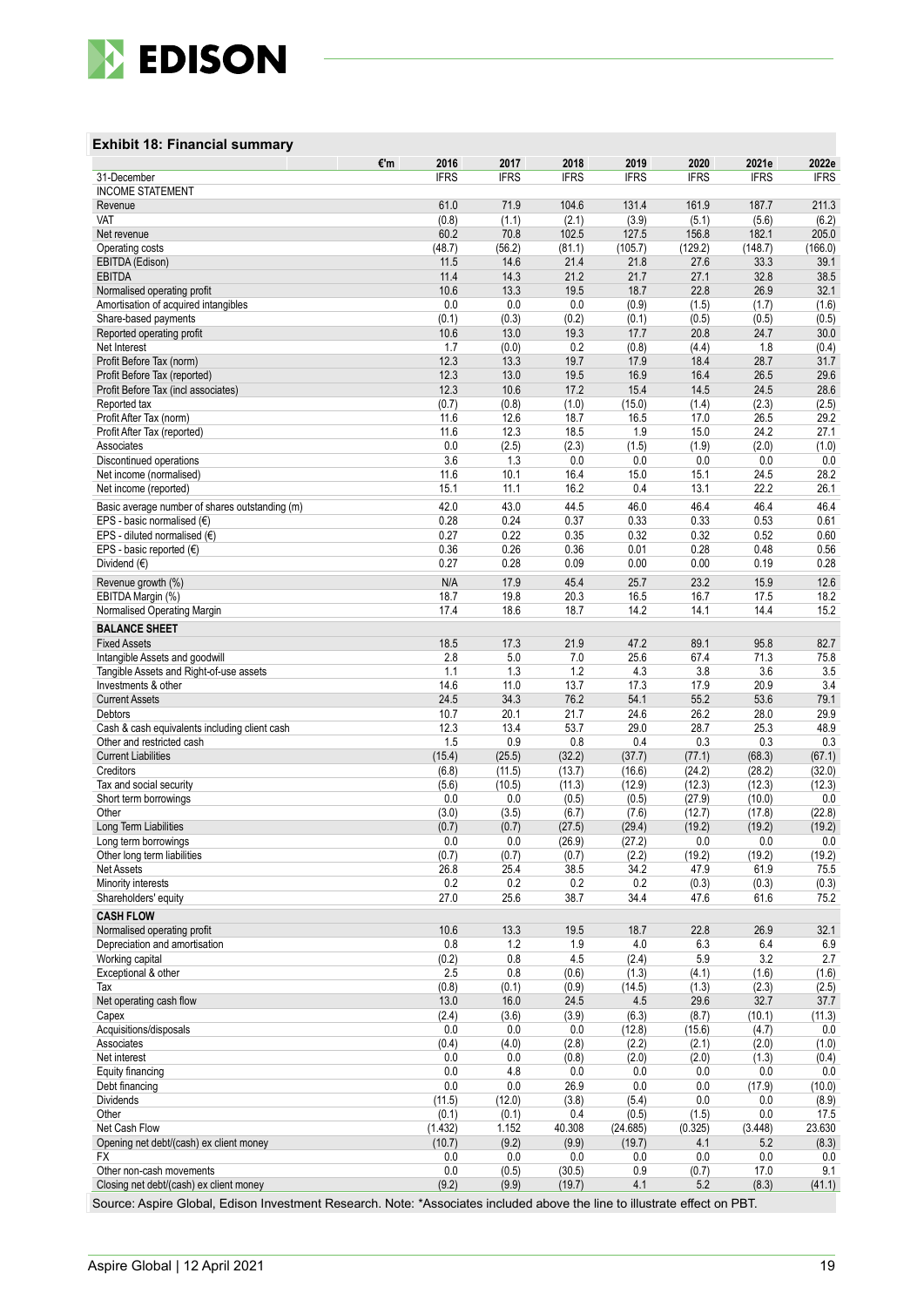



#### **Management team**

Tsachi Maimon has been the CEO of AG since 2013 and a board member since 2015. He is also a board member of AG's associate holdings, NeoLotto, Minotauro and MarketPlay. Tsachi was previously head of casino at TNT Marketing and a call centre manager at Cellcom, one of Israel's largest telecom companies.

#### **Chairman of the board: Carl Klingberg**

Carl Klingberg has been chairman of the board of AG since 2017. He is also chairman of Mackmyra Svensk Whisky, Strömsta Säteri, DHS Venture Partners, Pay & Pray and Rotheca Invest and board member of Scandinavian WeldTech Holding. Carl's prior roles include CEO of Scandinavia Online, SOL Content, MD of bwin Games, chairman of Heads Svenska and board member of Avanza Fondkomission.

#### **CEO: Tsachi Maimon CFO: Motti Gil**

Motti Gil has been the CFO of AG since 2016 and the CO of Responsible Gaming since 2018. Before joining AG, Motti held senior roles at technology start-ups and public companies including as the CFO of GoNet Systems and the vice president of finance and CFO of IXI Mobile.

| Principal shareholders             | (%)  |
|------------------------------------|------|
| Barak Matalon                      | 25.9 |
| Zahavi Pinas                       | 16.3 |
| Elyahu Azur                        | 16.1 |
| Aharon Aran                        | 6.5  |
| Avanza Pension                     | 3.4  |
| <b>BNY Mellon Asset Management</b> | 3.2  |
|                                    |      |